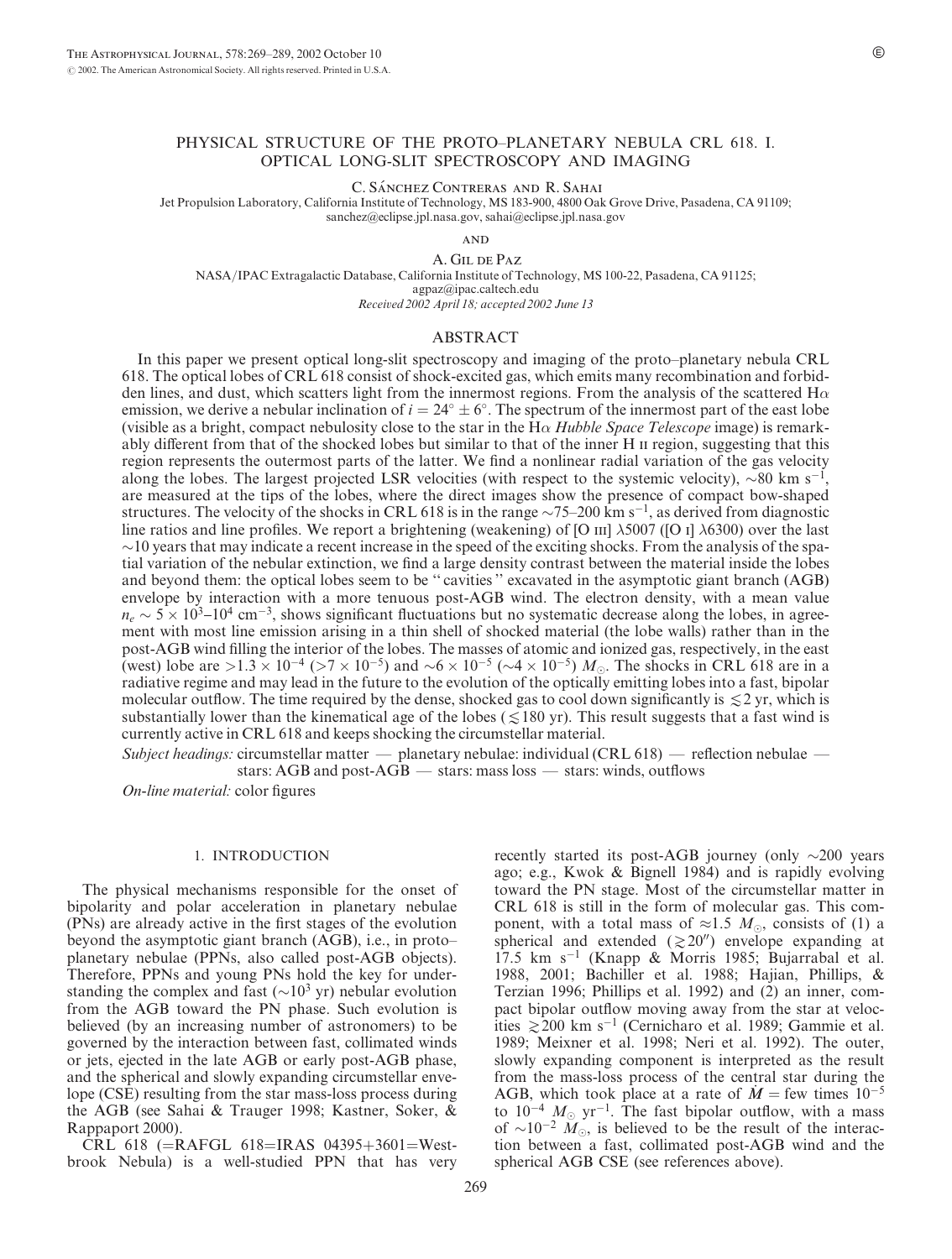The high-excitation nebula (atomic and ionized gas) is composed of  $(1)$  a compact H  $\pi$  region, visible through radio continuum emission, elongated in the east-west direction with an angular size of  $0\frac{1}{2}$ –0.<sup>1</sup>/4 that is increasing with time (Kwok & Feldman 1981; Martín-Pintado et al. 1993), and (2) multiple lobes with shock-excited gas that produces recombination and forbidden line emission in the optical (e.g., Goodrich 1991; Trammell, Dinerstein, & Goodrich 1993; Kelly, Latter, & Rieke 1992; Trammell 2000). From previous spectroscopic data, the inner H ii region and the lobes are known to be expanding with velocities of  $\sim$ 20 and up to  $\sim$ 120 km s<sup>-1</sup>, respectively (Martin-Pintado et al. 1988; Carsenty & Solf 1982, hereafter CS82). The analysis of different optical line ratios indicates that a relatively large range of temperatures ( $\approx$ 10,000–25,000 K) and densities  $(\approx 1600-8000 \text{ cm}^{-3})$  are present in the lobes (Kelly et al. 1992).

The optical spectrum of CRL 618 also shows a weak, red continuum that is the stellar light reflected by the nebular dust. From spectropolarimetric observations it is known that a fraction of the flux of the Balmer lines is also scattered light originally arising from the inner, compact H  $\mu$  region (Schmidt & Cohen 1981; Trammell et al. 1993). The polarization of the forbidden lines is negligible, indicating that they are almost entirely produced by the shock-excited gas in the lobes with a small or insignificant contribution by scattered photons from the H  $\scriptstyle\rm II$  region (the high density in this region,  $\sim 10^6$  cm<sup>-3</sup>, produces collisional de-excitation of most forbidden lines).

The central star of CRL 618 has been classified as B0 based on the shape of the dereddened visual continuum (Schmidt  $& Cohen 1981$ ) and on the weak [O  $\text{III}$ ] line emission from the inner, compact H ii region (Kaler 1978). The luminosity of CRL 618, obtained by integrating the observed IRAS fluxes, is  $L = 1.22 \times 10^4$   $L_{\odot}(D/\text{kpc})^2$ (Goodrich 1991). Based on the L-values predicted by evolutionary models ( $\sim 10^4$  L<sub>o</sub>) and the typical scale height of PNs ( $\sim$ 120 pc), these authors calculate a distance to the source of 0.9 kpc, which we also assume in this paper.

In this paper (Paper I of a series of two) we report optical imaging and long-slit spectroscopy of CRL 618. Observational techniques and data reduction are described in  $\S 2$ . In  $\S$ § 3 and 4 we present our observations, including a brief description of the nebular morphology and main characteristics of the optical spectrum. In  $\S$  5 we analyze the different emission-line components and study the physical properties of the different nebular regions probed by them. In  $\S$  6 and 7 we derive the mean nebular inclination and describe the kinematics of CRL 618, respectively. The spatial distribution along the nebular axis of the extinction and the electron density are presented, respectively, in  $\S$  8 and 9. In the latter, we also estimate the atomic and ionized mass in different regions. Finally, we discuss our results and give a possible scenario to explain the formation and future evolution of CRL 618 in  $\S$  10. The main conclusions of this work are summarized in  $\S 11$ .

### 2. OBSERVATIONS AND DATA REDUCTION

# 2.1. Optical Imaging 2.1.1. Ground-based

We have obtained narrowband images of the  $H\alpha$  line and the adjacent continuum emission in the PPN CRL 618 (Figs. 1a and 1b). Observations were carried out on 2001 November 8 and 9 with the Palomar Observatory 60 inch (1.5 m) telescope. The detector was the CCD camera 13, which has  $2048 \times 2048$  pixels of 24  $\mu$ m in size and provides a plate scale of  $0$ "378 pixel<sup>-1</sup>. The narrowband filters used for imaging the H $\alpha$  line and adjacent continuum are centered at 6563 and 6616 A, respectively, and have an FWHM of 20 A. Weather conditions during the observations were good, although nonphotometric, and the seeing ranged between 0."9 and 2". The final spatial resolution of the H $\alpha$  (continuum) combined images is  $1\overset{n}{\phantom{1}}9$  (1 $\overset{n}{\phantom{1}}1$ ). Total exposure times are 2700 s for the H $\alpha$  image and 6300 s for the continuum.

Data reduction, including bias subtraction, flat-field correction, removal of cosmic rays and bad pixels, and registering plus combination of individual images, was performed following standard procedures within IRAF.<sup>1</sup>

Astrometry of our images was done cross-correlating the coordinates of 376 and 187 field stars (for H $\alpha$  and the continuum, respectively) in the CCD and those in the USNO-A2.0 catalog. This procedure yields a plate scale of  $0\rlap.{''}378 \pm 0\rlap.{''}009$  pixel<sup>-1</sup>. The coordinates of the origin of our spatial scale in our images are R.A. =  $04<sup>h</sup>42<sup>m</sup>53<sup>s</sup>55$  and decl.  $= 36^{\circ}06'54''5$  (J2000.0). The errors of the absolute positions derived are  $\leq 0$ ". (considering the standard deviation of our best calibration solution,  $0$ . 15, and the absolute position error of the USNO stars, about  $0\rlap.{''}25$ ).

We have obtained a pure  $H\alpha$  line emission image by subtracting the continuum emission to our original  $H\alpha$  plus continuum image. The continuum image was first smoothed to match the lower effective spatial resolution of the H $\alpha$ image, and then the flux of several field stars was measured in both images to derive a scaling factor that includes the differences of the system '' filter+CCD '' response between the two images as well as the different exposure times and sky transparency when the observations were performed.

Flux calibration was performed using the USNO-A2.0  $$ magnitudes of the field stars. The error in the flux calibration is dominated by the absolute flux error in the USNO-A2.0 catalog ( $\sim$ 55%). The flux calibration of the H $\alpha$  and continuum images is consistent with our calibrated long-slit spectra within a factor of  $\leq 2$ .

#### 2.1.2. Hubble Space Telescope

As a complement to our data, we have used the high angular resolution  $H\alpha$  image of CRL 618 from the *Hubble* Space Telescope (HST) archive (GO 6761; PI S. Trammell). This image was obtained with the Wide Field Planetary Camera 2 (WFPC2) and the narrowband filter F656N, around the H $\alpha$  line. The WFPC2 has a 36"  $\times$  36" field of view and a plate scale of 0".0455 pixel<sup>-1</sup>. The image (Fig. 1c) is pipeline reduced.

### 2.2. Optical Long-Slit Spectroscopy

We obtained optical long-slit spectra of CRL 618 on 2000 November 12 and 13, using the Intermediate Dispersion Spectrograph (IDS) of the 2.5 m Isaac Newton Telescope of the Roque de los Muchachos Observatory (La Palma, Spain). The detector was the EEV10 CCD, with squared

<sup>&</sup>lt;sup>1</sup> IRAF is distributed by the National Optical Astronomy Observatory, which is operated by the Association of Universities for Research in Astronomy, Inc., under cooperative agreement with the National Science Foundation.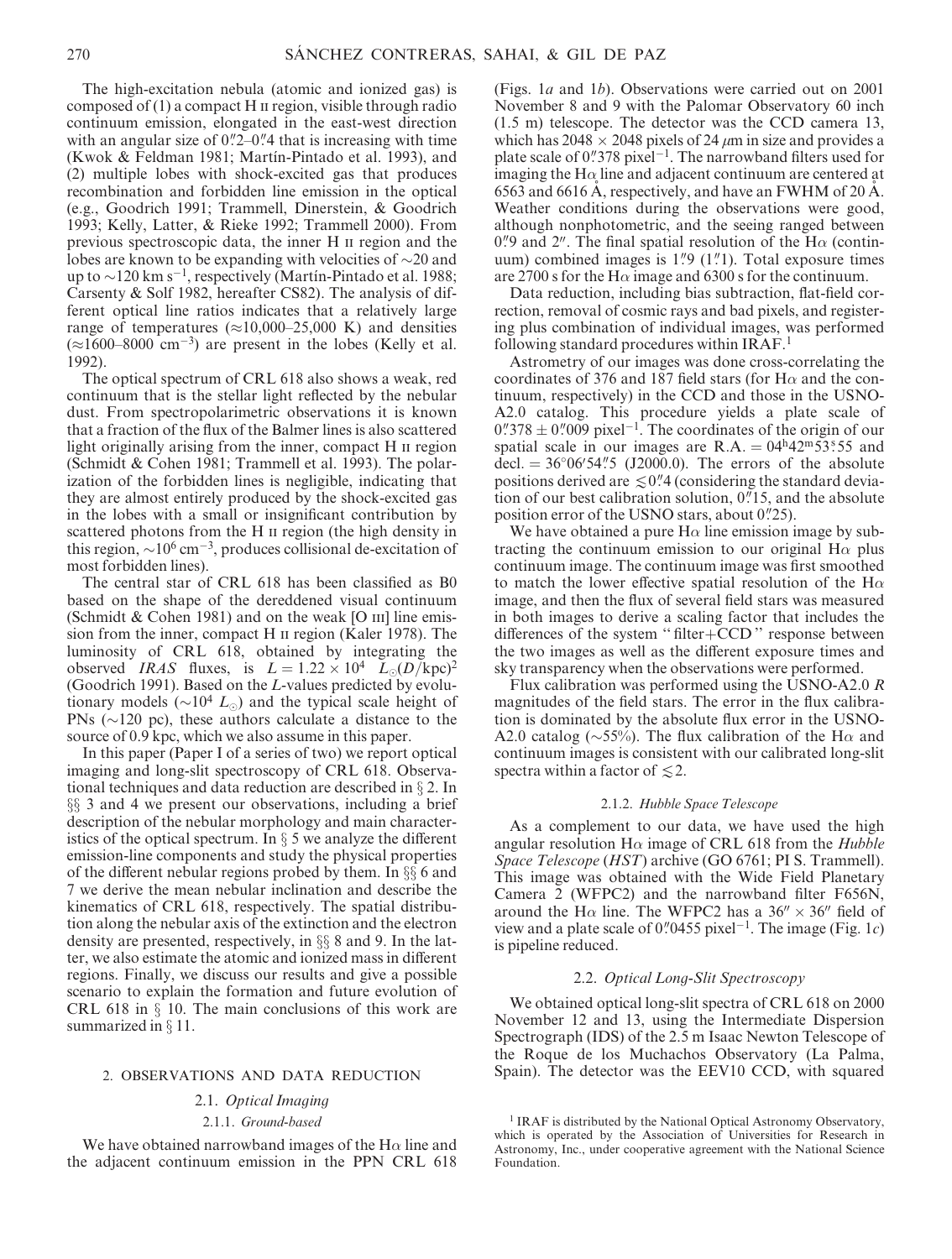

Fig. 1.—Direct imaging of the PPN CRL 618. (a) Narrowband, ground-based image of the continuum emission at 6616 Å. Contours are 3  $\sigma$ , 5  $\sigma$ ,  $10 \sigma$ ,  $15 \sigma$ , and from  $20 \sigma$  to  $120 \sigma$  by  $20 \sigma$ , with  $\sigma = 7 \times 10^{-19}$  ergs s<sup>-1</sup> cm<sup>-2</sup> Å<sup>-1</sup> arcsec<sup>-2</sup>. (b) Narrowband, ground-based image of the H $\alpha$  emission line (continuum subtracted). Contours are 5  $\sigma$ , 10  $\sigma$ , 20  $\sigma$ , 40  $\sigma$ , 150  $\sigma$ , and from 300  $\sigma$  to 2300  $\sigma$  by 500  $\sigma$ , with  $\sigma = 6.5 \times 10^{-17}$  ergs s<sup>-1</sup> cm<sup>-2</sup> arcsec<sup>-2</sup>. (c) Narrowband WFPC2/HST image in the light of H $\alpha$  plus continuum. The continuum contribution in this image is less than  $\sim$ 3 in any region. [See the electronic edition of the Journal for a color version of this figure.]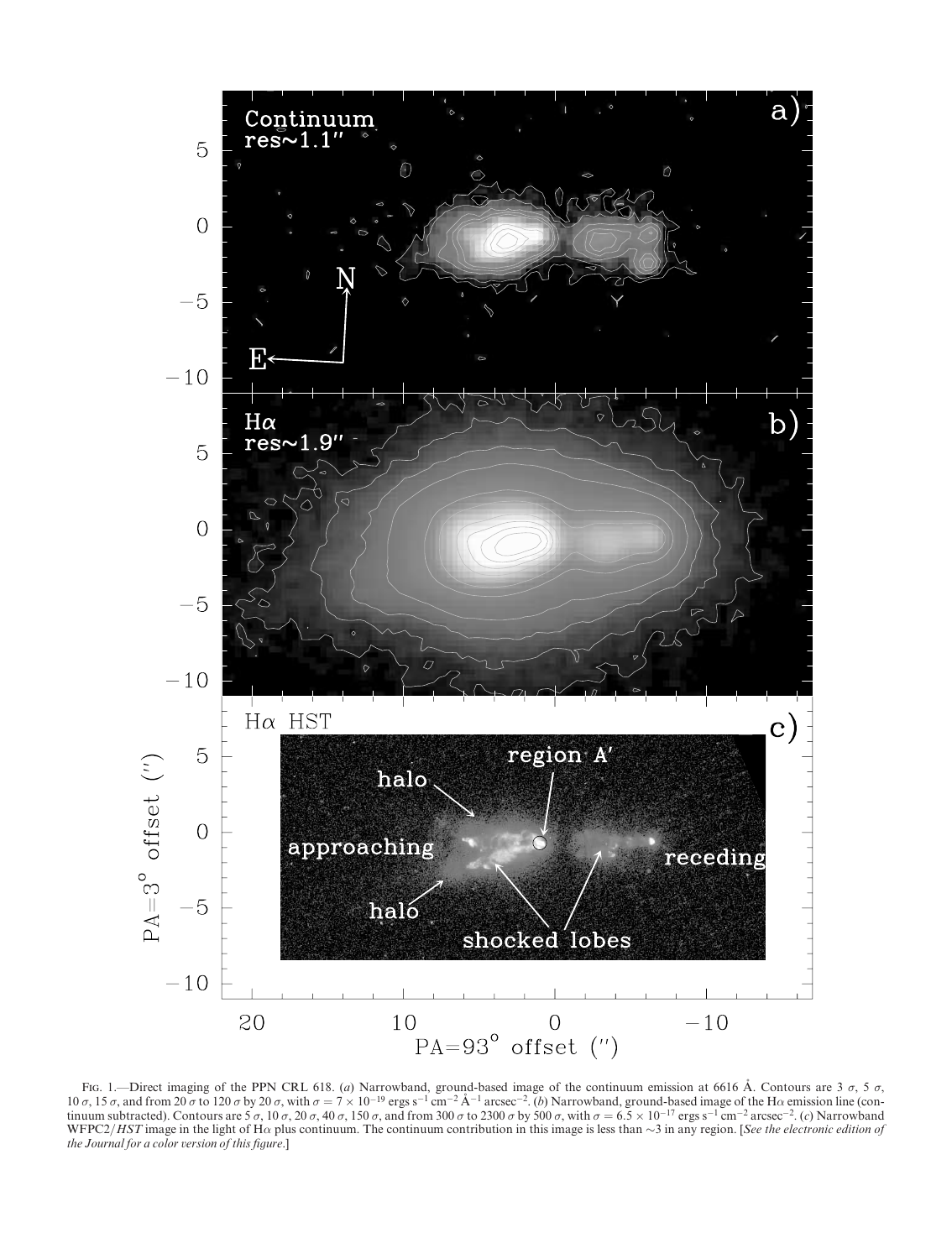

Fig. 2.—Long-slit spectra of selected emission lines in CRL 618 observed with grating R1200Y for slits N93 (top), S93 (middle), and PA3 (bottom). The  $HST$  and ground-based H $\alpha$  images of the nebula are shown in the leftmost panels (top and bottom, respectively). Slits used for spectroscopy are superimposed on the ground-based image. Contours in the spectra are  $3 \sigma \times 1.8^{(i-1)}$  from  $i = 1$  to  $15$  with  $\sigma = 10^{-16}$  ergs s<sup>-1</sup> cm<sup>-2</sup> A<sup>-1</sup> arcsec<sup>-2</sup> for N93 and  $\sigma = 1.4 \times 10^{-16}$ ergs s<sup>-1</sup> cm<sup>-2</sup> Å<sup>-1</sup> arcsec<sup>-2</sup> for S93 and PA3. The LSR velocity scale (in km s<sup>-1</sup>) is shown over the N93 H $\alpha$  spectra. The systemic velocity (roughly -21 km s<sup>-1</sup>) is indicated by the vertical line.

pixels of 13.5  $\mu$ m lateral size. Only a clear and unvignetted region of  $700 \times 2600$  pixels was used (the 2600 pixels were along the spectral axis). The CCD was mounted on the 500 mm camera, leading to a spatial scale of  $0$ ." 19 pixel<sup>-1</sup>. The R1200Y and R900V gratings were employed providing spectra in the  $6233-6806$  and  $4558-5331$  Å wavelength ranges with dispersions of 16.4 Å mm<sup>-1</sup> (0.22 Å pixel<sup>-1</sup>) and 22.1 A mm<sup>-1</sup> (0.29 A pixel<sup>-1</sup>), respectively.

A total of three slit positions were observed at position angles of 93 $\degree$  (along the nebular symmetry axis) and 3 $\degree$ (through the west lobe of the nebula). The slit positions are shown in Figure 2 superimposed on the  $H\alpha$  ground-based image of CRL 618. At P.A.  $= 93^{\circ}$  two spectra were obtained: one with the slit placed on the northernmost pair of lobes (slit N93) and the other with the slit displaced  $\sim$ 1" toward the south (partially covering the southernmost lobes; slit S93). At position N93, spectra with two gratings, R1200Y and R900V, were obtained with exposures times of 2000 and 2700 s, respectively. For the other two slit positions (S93 and P.A.  $= 3^{\circ}$  [slit PA3]) only the R1200Y was used, and exposure times were 2000 and 1300 s, respectively. The slit was  $1<sup>0</sup>$  wide and long enough to cover the whole nebula (and a significant region of the sky).

The data were reduced following standard procedures for long-slit spectroscopy within the IRAF package, including bias subtraction, flat-fielding and illumination corrections, sky subtraction, and cosmic-ray rejection. We used CuNe

and CuAr lamps to perform the wavelength calibration. The spectral resolution achieved (FWHM of the calibration lamp lines) is  $\sim$  50 km s<sup>-1</sup> at H $\alpha$  and  $\sim$  80 km s<sup>-1</sup> at H $\beta$ . Flux calibration was done using sensitivity functions derived from two spectrophotometric standards, HR 1544 and HD 217086, observed at different air masses, and taking into account the atmospheric extinction curve at La Palma. The geometric distortion of the long-slit spectra  $(\sim 0.06\%)$  was corrected also using one of the flux calibration stars. The effective spatial resolution obtained ranges between  $\sim$ 1" and 1"6.

# 3. MORPHOLOGY OF THE OPTICAL NEBULA

In Figure 1 we show direct images of the PPN CRL 618 in the light of (*a*) the 6616 A continuum and H $\alpha$  line emission obtained (b) from the ground and (c) with HST. The H $\alpha$ images show that the shocked, optical lobes of CRL 618 consist of several components with a very rich structure at a scale of  $\sim 0\%2$  (see Fig. 1c). The east and west lobes are both composed of several, collimated jetlike structures emanating from the center of the nebula. Bright, bow-shaped ripple-like features are frequent along the lobes.

In the H $\alpha$  images of CRL 618 we have labeled A' the small, bright region of the east lobe closer to the nebular center (Fig. 1c). This region is very bright in the H $\alpha$  image but very weak, e.g., in the WFPC2/*HST* [O I]  $\lambda$ 6300 and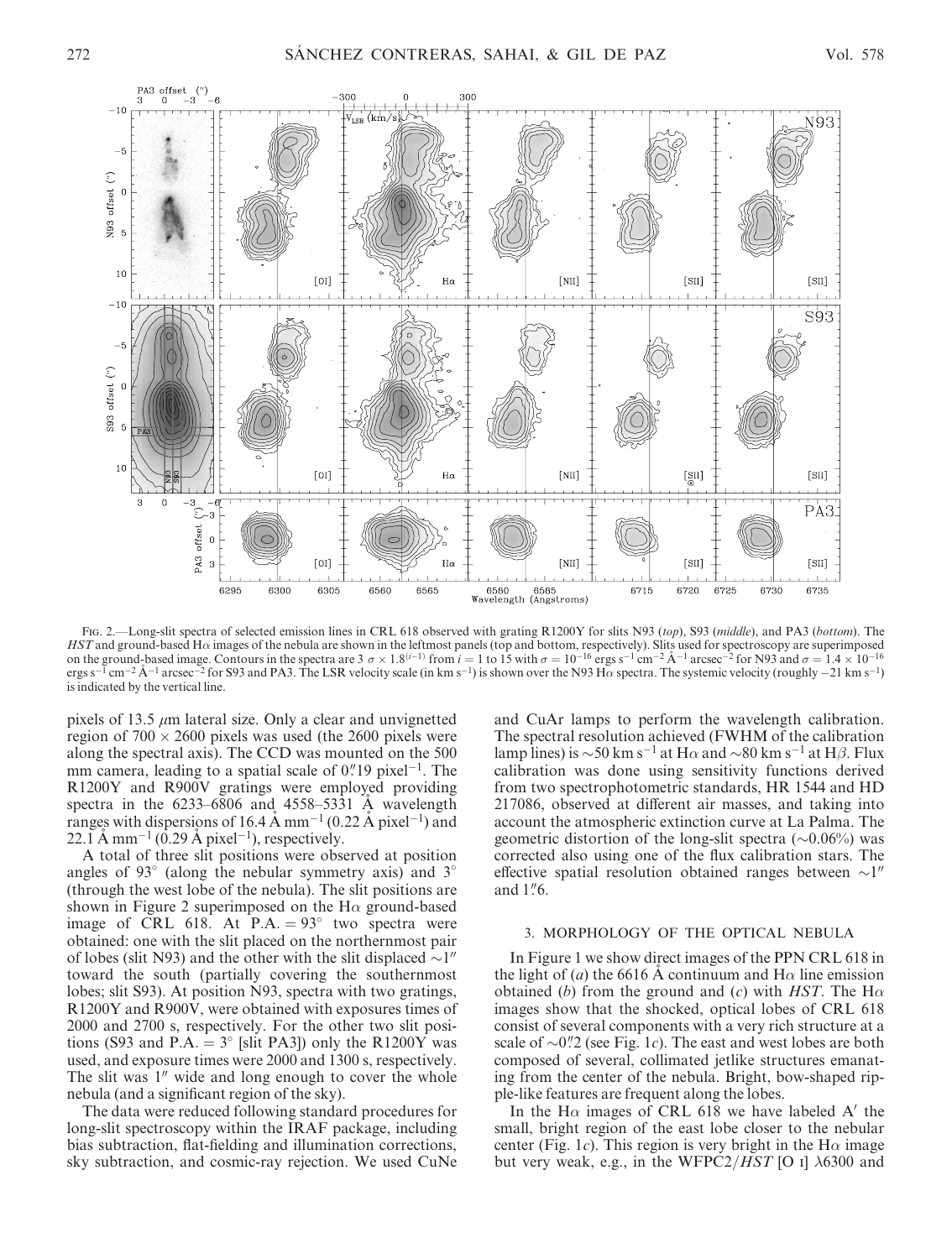[S II]  $\lambda\lambda$ 6716, 6731 images (see Trammell 2000; R. Sahai et al. 2002, in preparation). As we will see in the following sections, the spectrum of region  $A'$  is in fact substantially different from that of the shock-excited lobes. This leads us to think that region  $A'$  has a different nature, which we discuss in  $\S$  5.2.

A weak H $\alpha$  emission halo surrounds the lobes of CRL 618 (Figs. 1b and 1c). In the HST H $\alpha$  image the halo is observed very close to the boundaries of the emission lobes and is particularly intense and extended in the east lobe: note the clumps of diffuse emission ahead of this lobe (i.e., just beyond the tip of the lobe). The diffuse halo, like region  $A'$ , is absent in the [O i] and [S ii]  $HST$  images (see references above). In our ground-based  $H\alpha$  image (with higher signalto-noise ratio than that obtained with the HST) the size at a 3  $\sigma$  level of the halo is  $\sim$ 35"  $\times$  22", with the major axis roughly oriented at P.A.  $= 3^{\circ}$  and centered at the position where the maximum  $H\alpha$  emission is observed.

The continuum image of CRL 618 traces the distribution of the dust particles in the nebula (which reflect the stellar light) as well as any field star. The central star of CRL 618 is not directly visible, which indicates that the stellar light is strongly obscured along the line of sight. The continuum brightness distribution is in general similar to that of  $H\alpha$ , suggesting the presence of dust in the lobes.

# 4. THE OPTICAL SPECTRUM OF CRL 618

The optical spectrum of CRL 618 is composed of recombination and forbidden line emission superimposed on a faint, red continuum.

### 4.1. Long-Slit Spectra of Emission Lines

In Figure 2 we show long-slit spectra for the most intense lines in the  $\sim 6230 - 6805$  A range for slits N93, S93, and PA3. The weakest lines detected in this range, [S iii]  $\lambda$ 6312.1 and He I  $\lambda$ 6678, for slit N93 are shown in Figure 3. These spectra have been smoothed with a flat-topped rectangular kernel of dimension  $3 \times 3$  pixels; the resulting degradation



FIG. 3. Smoothed long-slit spectra of [S  $\text{III}$ ]  $\lambda$ 6312.1 and He I  $\lambda$ 6678.2 for slit N93. The total velocity range is 600 km s<sup>-1</sup> as in Fig. 2. Contours are  $2 \sigma \times 1.5^{(i-1)}$  from  $i = 1$  to 15 and with  $\sigma = 4 \times 10^{-17}$  ergs s<sup>-1</sup> cm<sup>-2</sup> A<sup>-1</sup> arcsec<sup>-2</sup>. The vertical line is placed at LSR  $V_{sys}$  (roughly  $-21 \text{ km s}^{-1}$ ). Feature "a" is indicated (see also Fig. 4).

in the spatial and spectral resolution is less than  $\sim$ 4% from the nominal value (see  $\S$  2.2) since the smoothing window was smaller than the local seeing and FWHM of the calibration lines. The origin of the spatial scale in the spectra (and in the direct images of the nebula, Figs. 1 and 2) coincides with the point of maximum extinction (measured as the highest  $H\alpha/H\beta$  line ratio; § 8). We will refer to this point also as to nebular center. The LSR systemic velocity of the source,  $V_{sys} = -21.5 \pm 0.5$  km s<sup>-1</sup> (derived from molecular line emission observations; e.g., Cernicharo et al. 1989), is indicated by a vertical line on each spectrum.

We find remarkable differences between the profile of the  $H\alpha$  line (and also H $\beta$ ; see below) and those of most forbidden lines for each slit position. These differences are specially noticeable in the bright east lobe. A number of spectral features<sup>2</sup> (labeled A, B, and C in Fig. 4) are seen to be superimposed on an underlying  $H\alpha$  profile very similar

<sup>2</sup> "Feature" refers to a component in our two-dimensional spectra.



FIG. 4.—Long-slit spectra of H $\alpha$ , [N II]  $\lambda$ 6584 (gray scale and black contours), and [O I]  $\lambda$ 6300 emission (light gray contours) for slits N93 (top), S93 (middle), and PA3 (bottom). The intensity levels represented are the same for all transitions. Note that except for the presence of features A, B, and C in the H $\alpha$  spectrum, the profiles and fluxes of H $\alpha$  and [O I] are comparable. In the  $[N \nI]$  profile, feature "a" is the counterpart to feature A. [See the electronic edition of the Journal for a color version of this figure.]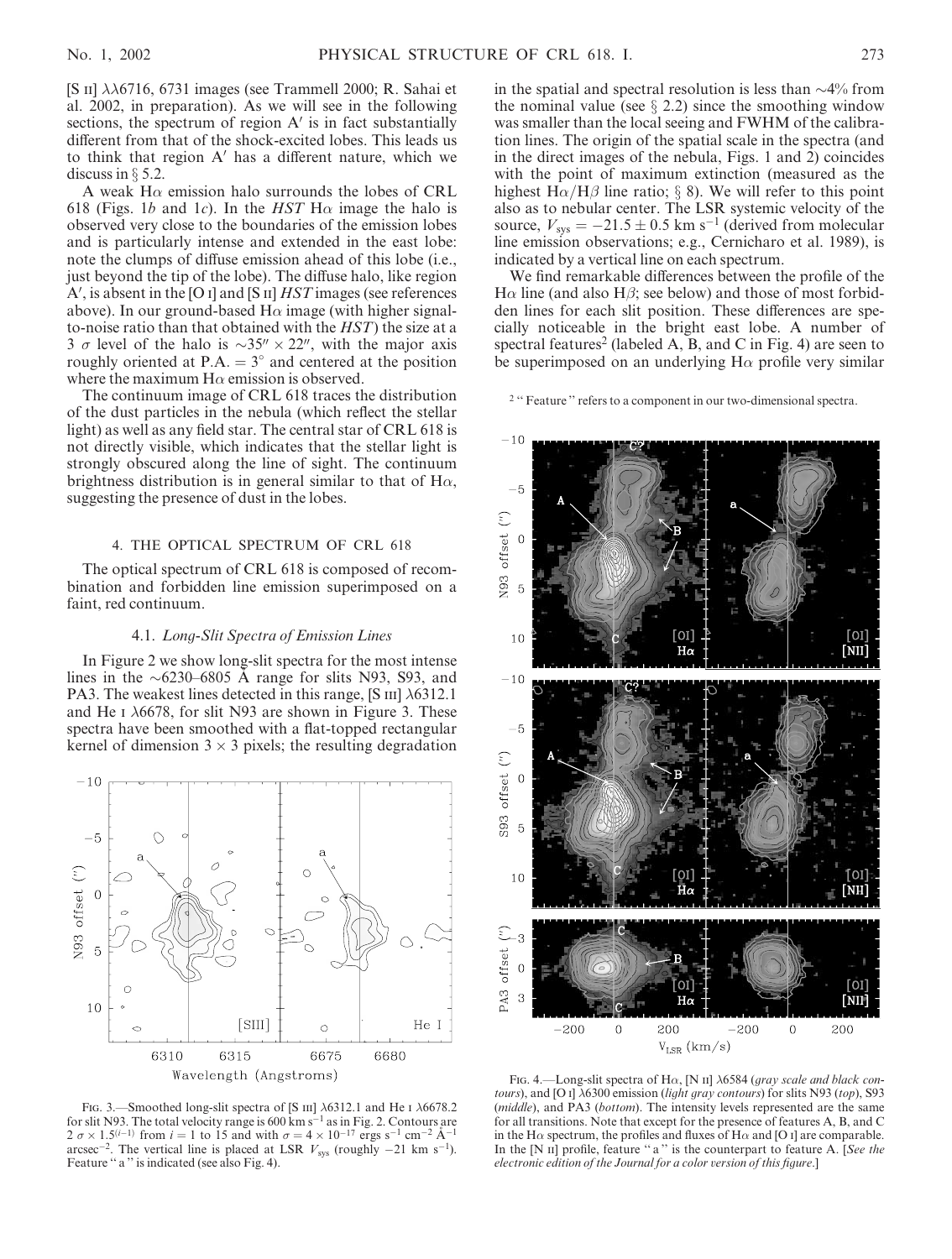to that of [O I]  $\lambda$ 6300 (and most forbidden lines; CS82 noted also the presence of two different components in the  $H\alpha$ profile; see  $\S 5.1$ ).

Feature A is the intense  $H\alpha$  emission component observed in the innermost region (closest to the central star) of the east lobe. The maximum emission from this feature occurs at offset  $\sim$ 1".4. For slit N93 such maximum is slightly redshifted ( $\sim$ 3.5 km s<sup>-1</sup>) with respect to  $V_{sys}$ , whereas for S93 feature A is blueshifted by  $\sim$ 10 km s<sup>-1</sup>. From comparison with the H $\alpha$  images of CRL 618 we determine that feature A originates in the inner region  $A'$  (Fig. 1). There is also some blueshifted [N ii]  $\lambda\lambda$ 6548, 6584, [S iii]  $\lambda$ 6312, and He i  $\lambda$ 6678 emission arising in this region, which we refer to as emission feature "a" by analogy to feature A in the  $H\alpha$  profile (Figs. 3 and 4). Feature B is the broad, redshifted wing around an offset of roughly  $-2$ "5 and 3"5 in our N93 and S93 spectra. This feature is prominent in regions where the scattered continuum reaches maximum intensity (see Fig. 5 and the continuum image in Fig. 1). Feature B is also present in the PA3 H $\alpha$  spectra. Feature C is the slightly redshifted emission component observed close to the systemic velocity from offsets  $6''$  to  $12''$  in our N93 and S93 spectra. We note that feature C extends beyond the region where forbidden line emission is observed (i.e., beyond the shocked lobes). From comparison with the H $\alpha$  direct images of the nebula we conclude that feature C originates in the weak '' halo '' that surrounds the bright lobes (Fig. 1). This halo is visible toward the east up to offsets 20" in our deep,  $H\alpha$ ground-based image. Feature C is also present along slit PA3, which crosses the lobes and the halo at the outermost parts of the east lobe. We have labeled "C?" the weak, redshifted emission beyond the west lobe in slits N93 and S93 (Fig. 4). This tentative feature (also marginally present in the H $\beta$  profile) has a redshift slightly larger than that of feature C.

For slit S93, the maxima in the H $\alpha$  and forbidden (e.g., [O I]) line emission are observed at different spatial and spectral positions: the H $\alpha$  emission peak is redshifted and located at offset  $\sim$ 3".5, whereas the maximum emission from most forbidden lines is clearly blueshifted and located at offset  $\sim$ 4".2. The reason for this difference is that the H $\alpha$  emission peak is most likely the result of the superposition of features C, B, and maybe A on top of the lobe emission and not only emission produced locally in the east lobe.

In Figure 5 we present the long-slit spectra obtained along the nebular axis (N93) in the wavelength range 4558– 5331 Å. The H $\beta$  profile is similar to that of H $\alpha$ , except that feature A is less prominent for the former, very likely as a result of a larger extinction toward the nebular center. Features B and C are clearly detected in the  $H\beta$  profile up to (projected) velocities of  $\sim$ 290 km s<sup>-1</sup> (LSR) and around  $V_{sys}$ , respectively.

The profile of [O III]  $\lambda$ 5007 is similar to that of H $\beta$ : note the maximum emission slightly redshifted at the position where the continuum is detected in our spectra (coincident with feature B in H $\alpha$ ) and the weak emission closer to the nebular center (coincident with feature A). The profile of the [N I] doublet (partially resolved) is different from  $H\beta$ and [O III] but similar to most forbidden lines in the red.

We have detected a number of weak emission lines in this wavelength range, most of them from Fe ions. The [Fe III] lines, similarly to the [S  $\text{III}$ ]  $\lambda$ 6312 line, are observed in the



Fig. 5.—Long-slit spectra in the blue (grating R900V) obtained along the axis of CRL 618 (position N93 in Fig. 2). In the top panel, we plot the total spectrum with degraded spatial and spectral resolutions by a factor of 70% and 50%, respectively, with respect to the nominal value in order to show the continuum and weakest emission lines. In the bottom panel, long-slit spectra for selected lines are shown. As in Fig. 2, these spectra have been smoothed within a 3  $\times$  3 pixel box with no significant degradation (less than 4%) of the nominal spatial and spectral resolution (see  $\S$  2.2).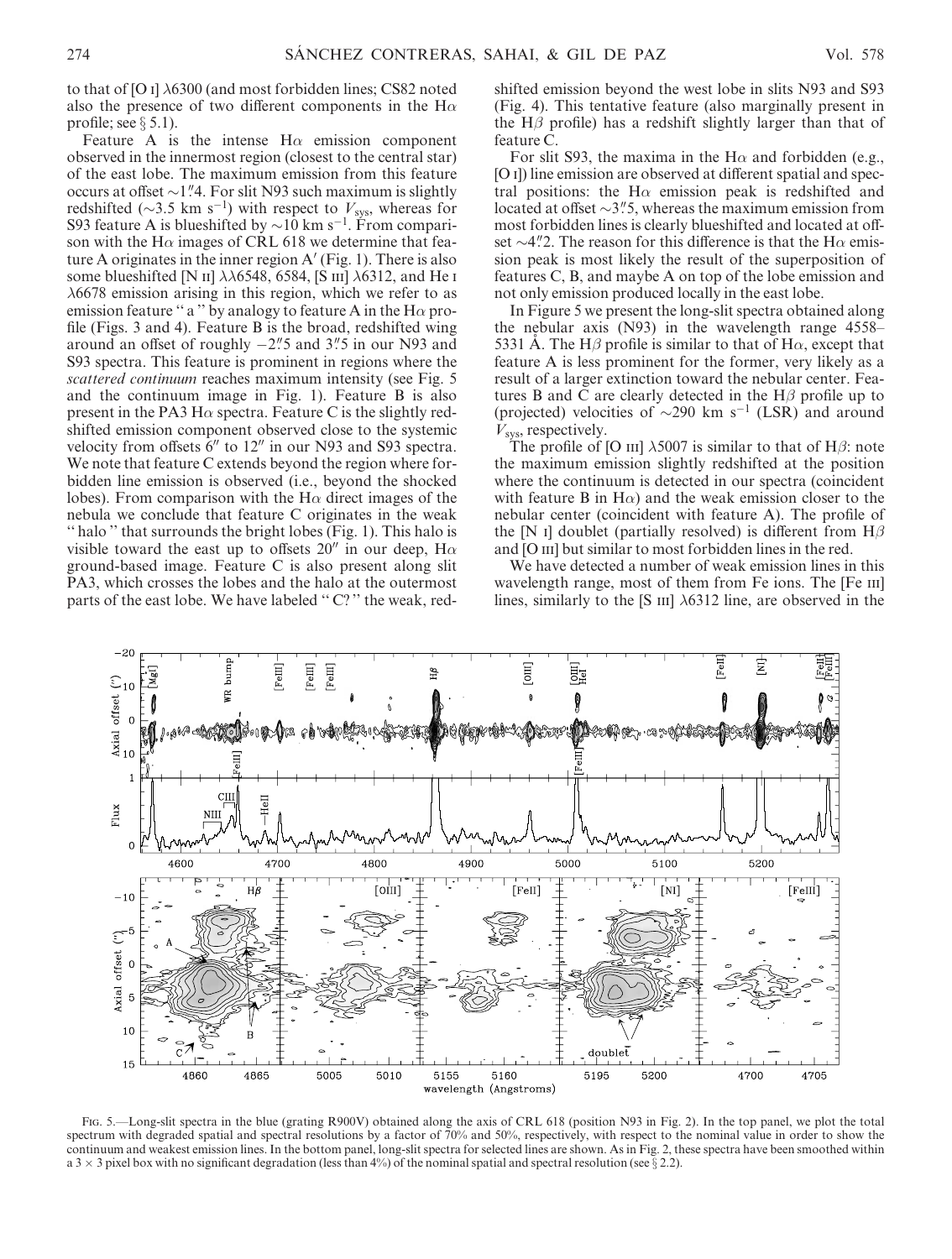region where the scattered continuum reaches its maximum intensity and in the inner region where feature A arises, with no trace of emission from the outer parts of the shocked lobes. The [Fe ii] lines are remarkably intense at the tips of the lobes and show no sign of  $H\alpha$  analog features; i.e., they show no emission from region  $A'$  or the region of maximal continuum emission.

At 4650 A, we also detect a faint and broad emission feature, which is only visible in the region where the continuum is observed for the east lobe. We identify this feature with the Wolf-Rayet (W-R) bump at  $4650 \text{ Å}$  (see below).

# 4.2. Line Identification and Flux Measurements

We list in Table 1 all the lines that we have detected in the optical spectra of CRL 618 together with their air wavelengths and fluxes (undereddened). The fluxes have been estimated from slit N93 (for other slits only the lines in the red wavelength range were observed), integrating the emission of the pixels above the 3  $\sigma$  level along the slit and in the spectral direction.

Most of the lines in Table 1 were already detected and identified in this source from previous optical spectroscopy (see references in  $\S$  1); however, we find some new features in this work. The most relevant of the new identifications is the W-R bump at  $\sim$ 4650 Å (Fig. 5). This bump is a blend of high-excitation lines such as N III  $\lambda\lambda$ 4634-4641 and C III  $\lambda\lambda$ 4647–4651 (e.g., Tylenda, Acker, & Stenholm 1993). The C IV  $\lambda$ 4658.3 line, usually considered as a part of the W-R bump, is listed separately in Table 1 together with the

TABLE 1 Observed Line Fluxes for CRL 618

|                                                        | <b>FLUX</b><br>$(\times 10^{-15}$ ergs s <sup>-1</sup> cm <sup>-2</sup> ) |           |
|--------------------------------------------------------|---------------------------------------------------------------------------|-----------|
| LINE                                                   | West                                                                      | East      |
|                                                        | 1.2(0.3)                                                                  | 3.5(0.9)  |
| N v $\lambda$ 4620, N III $\lambda\lambda$ 4634, 4641, |                                                                           |           |
| C III $\lambda\lambda$ 4647, 4650 (W-R bump)           | .                                                                         | 6(2)      |
| [Fe III] $\lambda$ 4658.05, C IV $\lambda$ 4658.30     | .                                                                         | 3.7(0.8)  |
|                                                        |                                                                           | 0.8(0.2)  |
|                                                        | .                                                                         | 1.7(0.4)  |
|                                                        | .                                                                         | 0.5(0.4)  |
|                                                        | .                                                                         | 0.5(0.4)  |
|                                                        | 11(1)                                                                     | 46(4)     |
|                                                        | 0.4(0.2)                                                                  | 2(1)      |
|                                                        | 1.3(0.2)                                                                  | 6(1)      |
|                                                        |                                                                           | 1(0.6)    |
|                                                        | .                                                                         | 0.6(0.7)  |
|                                                        | 1.5(0.2)                                                                  | 2.5(0.7)  |
|                                                        | 9.5(0.3)                                                                  | 23(1)     |
|                                                        | 5.8(0.3)                                                                  | 11.0(0.7) |
|                                                        | 0.9(0.3)                                                                  | 1.2(0.6)  |
|                                                        | .                                                                         | 4.3(0.6)  |
|                                                        | 55(3)                                                                     | 94(4)     |
|                                                        |                                                                           | 2.5(0.6)  |
|                                                        | 18(2)                                                                     | 33(3)     |
|                                                        | 10(2)                                                                     | 16(2)     |
|                                                        | 83(4)                                                                     | 390(8)    |
|                                                        | 33(3)                                                                     | 56(3)     |
|                                                        | .                                                                         | 1.8(0.8)  |
|                                                        | 18(2)                                                                     | 34(3)     |
|                                                        | 35(2)                                                                     | 60(3)     |

NOTE.—Errors are given in parentheses.

blended [Fe III]  $\lambda$ 4658.1 line because it is spectrally resolved from the rest of the bump in our spectra. The W-R bump<sup>3</sup> is detected in the east lobe, only in the region where the scattered continuum (and feature B) is observed. The onedimensional blue spectrum for this region is shown in Figure 5, where the presence of He  $\text{II}$   $\lambda$ 4685.55 (also reported for the first time in this work) and other high-excitation (Fe?) lines can be noticed.

Emission around 5007 A was detected previously with a low signal-to-noise ratio and attributed to a blend of [Fe ii] and [O III] lines (Schmidt & Cohen 1981; Kelly et al. 1992). We have also detected the [O III]  $\lambda$ 4959 line in our deep spectra with a total flux  $\sim \frac{1}{3}$  of the [O iii]  $\lambda$ 5007 line (Table 1) as theoretically expected regardless of the nebular conditions. Accordingly, the flux measured at 5007  $\AA$  must be mostly due to the [O III]  $\lambda$ 5007 line.

We have compared the absolute fluxes measured in the present work with the fluxes measured by Kelly et al. (1992). For most of the lines we find good agreement, our fluxes being on average  $\sim$  2.2 and  $\sim$  1.6 (for the east and west lobes, respectively) times smaller than those measured by Kelly et al. (1992), as expected from the different slit widths used in both observations (they use a 2"5 wide slit, covering the nebula almost totally in the equatorial direction and totally along the axis). There is however a remarkable difference in our fluxes for the [O III]  $\lambda\lambda$ 4959, 5007 and [O I]  $\lambda\lambda$ 6300, 6363 lines and those measured by Kelly et al. (1992). For the [O III] transitions, these authors found a total flux for the east (west) lobe a factor of  $\sim 0.8$  (1) smaller than ours, without correcting the different slit width. Considering that our slit is a factor of  $\sim$ 2.5 smaller than theirs and the size of the nebula  $(2.5-3)$ " in the direction perpendicular to the slit), we must conclude that the intensity of the [O III] lines is now a factor of 2–3 larger than 9 years ago. Trammell et al. (1993) also found upper limits for the flux of the [O  $\text{III}$ ] lines that are also much smaller than our measurements in spite of their broader slit (2"). We also derive an [O  $\text{III}/\text{H}\beta$  line ratio (less dependent on the slit width) a factor of  $\sim$ 2 larger than that obtained by Kelly et al. (1992) in agreement with a recent increase of the [O III] intensity.

For the [O i] transitions, Kelly et al. (1992) measure fluxes a factor of  $\sim$ 3.5 and  $\sim$ 2 (for the east and west lobe, respectively) larger than ours. Correcting by the different slit width, the intensity of the [O I] lines has decreased by a factor of  $\sim 0.6$  and 0.8 since 1990. The values of the [O i]/H $\alpha$ line ratio measured in previous works, summarized in Table 2 and Figure 6, confirm the progressive weakening with time of the [O I] transitions.

#### 4.3. Continuum

A relatively weak continuum is clearly visible in the blue (R900V) long-slit spectra along the nebular axis around offset  $3''$  (on the bright east lobe; see Fig. 5, top panel). This position corresponds to the relative maximum in the continuum brightness distribution seen in the direct image (Fig. 1).

 $3$  The C  $\rm{III/C}$  iv lines in the W-R bump are observed in the majority of [WC]-type central stars of PNs (Leuenhagen, Hamann, & Jeffery 1996), but also in some normal PNs (i.e., with no [WC]-type central stars; Aller & Keyes 1987). In the latter, where N III lines are also found, these high-excitation transitions are the result of nebular emission. Therefore, the presence of the W-R bump in the spectrum of CRL 618, while potentially interesting and deserving further investigation, is not sufficient to conclude that it has a [WC]-type central star.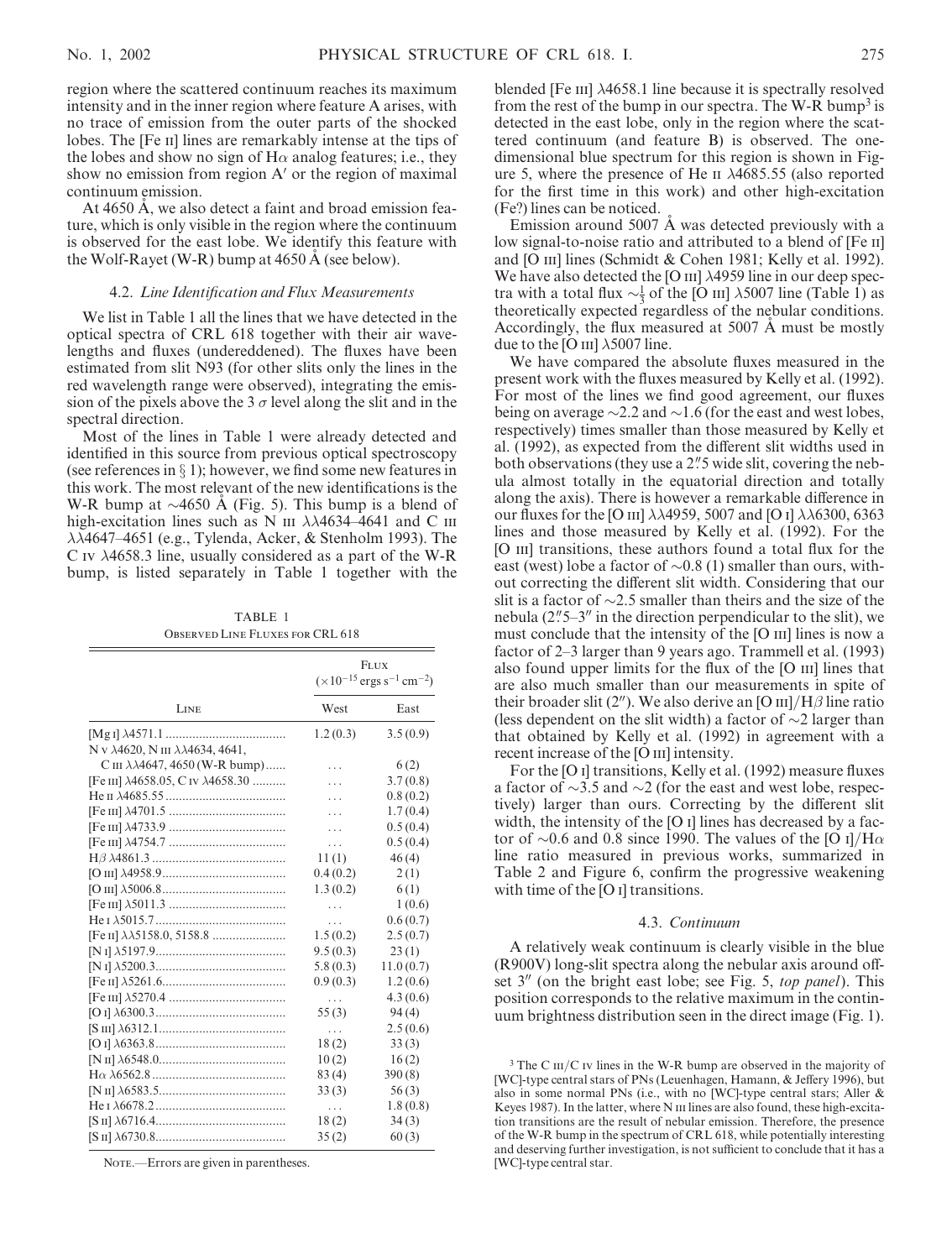TABLE 2 [O I]  $\lambda$ 6300/H $\alpha$  Line Ratios for CRL 618

|                         | JD        | [O I]/H $\alpha$ |                |                   |  |
|-------------------------|-----------|------------------|----------------|-------------------|--|
| <b>OBSERVATION DATE</b> | (days)    | East             | West           | <b>REFERENCES</b> |  |
| 1973 Oct-1974 Feb       | 2,442,032 | $12^a$           | $12^a$         |                   |  |
|                         | 2,444,223 | 09               | 13             | 2                 |  |
| 1989 Feb-1990 Oct       | 2,447,846 | 04               | 0.8            | 3                 |  |
| 1990 Oct–Nov            | 2,448,197 | 0 <sub>5</sub>   | 0 <sup>3</sup> | 4                 |  |
| 1994 Oct                | 2,449,641 | 04               | 1.1            | 5                 |  |
| 2000 Nov                | 2,451,864 | 02               | 0.7            | 6                 |  |

<sup>a</sup> Ratio obtained for the whole nebula.

REFERENCES.—(1) Westbrook et al. 1975. (2) Schmidt & Cohen 1981. (3) Kelly et al. 1992. (4) Trammell et al. 1993. (5) Baessgen et al. 1997. (6) This paper.

We also detect continuum emission at the same position in the red spectra (R1200Y) for slits N93 and S93, as well as at the spatial origin for slit PA3, but with smaller signal-tonoise ratio. The red continuum is only visible in substantially smoothed spectra (not shown here). The average surface brightness of the red (blue) continuum, measured from our long-slit spectra in a  $1'' \times 1''$  region around offset 3", is  $\sim 8 \times 10^{-17}$  ( $\sim 5 \times 10^{-17}$ ) ergs s<sup>-1</sup> cm<sup>-2</sup> A<sup>-1</sup> arcsec<sup>-2</sup>. The continuum brightness has been measured in a spectral window of 80 A in the vicinity of H $\alpha$  and H $\beta$ , respectively. The intensity and spatial distribution of the continuum obtained from our long-slit spectra are consistent with the continuum image (Fig. 1).

Our measurements of the red continuum flux are in reasonable agreement with previous estimates by Kelly et al. (1992). Nevertheless, the continuum at blue wavelengths in our spectra is only a factor of  $\sim 1/1.6$  weaker than the red, whereas from the data given by the previous authors we measure a blue-to-red continuum ratio of  $\sim$ 1/2.4. Note that although the absolute flux calibration can be uncertain up to a factor of  $\sim 50\%$ , the relative flux value is more accurate. This difference is consistent with a blue brightening of a factor of  $\sim$ 1.5 ( $\sim$ 0.44 mag) in the last 10 years (assuming that the red continuum flux has not varied). Gottlieb & Liller (1976) reported an increase of  $\sim$ 2 mag in B band, from



FIG. 6.  $-[O I]$   $\lambda$ 6300/H $\alpha$  line ratio measured in CRL 618 by different authors (see Table 2). Filled triangles (squares) are used for the east (west) lobe, and open circles for average values in the whole nebula.

measurements between 1922 and 1975. These authors derived a *B*-band brightening rate of 0.06 mag  $yr^{-1}$ , which is roughly consistent with our results. These authors attributed the increase of the blue continuum flux to the expansion of the CSE of CRL 618 and the subsequent decrease of the extinction.

# 5. SPECTRAL COMPONENTS AS TRACERS OF DIFFERENT NEBULAR REGIONS

# 5.1. Scattered and Local Emission Components

We find remarkable differences between the long-slit profiles of the recombination and forbidden emission lines in CRL 618. Figures 2 and 4 clearly show the presence of three " extra " emission features (A, B, and C) in the  $H\alpha$  spectrum compared to the profile of most forbidden lines. Some of these features are also present in certain forbidden lines  $(\S 4.1)$ . Here we analyze the origin of these features.

*Feature A*, the intense  $H\alpha$  emission observed close to the nebular center in slits N93 and S93, arises in the inner region A' (Fig. 1). This region is very bright in the  $HST$  H $\alpha$  image but much weaker in the light of [O i] and [S ii] (Trammell 2000). This behavior is consistent with the absence of feature A in our spectra for these forbidden transitions. For slit S93, feature A is blueshifted with respect to  $V_{sys}$  by  $\sim$ 10 km  $s^{-1}$ . The counterpart to this feature observed in other recombination and forbidden lines is also blueshifted: for [N II]  $\lambda$ 6584, feature "a" is blueshifted by  $\sim$ 25 and 33 km  $s^{-1}$  at position N93 and S93, respectively; for H $\beta$ , [O iii]  $\lambda$ 5007, and [S III]  $\lambda$ 6312, observed only at position N93, the blueshift is  $\sim 8-12$  km s<sup>-1</sup>. The measured Doppler blueshift suggests that *feature A* is *locally produced within the east* lobe, which is moving toward us. For slit N93, feature A lies at  $V_{sys}$ , showing no apparent shift toward the blue. We believe that in this case the spectral position of the H $\alpha$  feature A could be altered (slightly redshifted) because of the presence of feature B at almost the same spatial position, which is relatively intense and is clearly redshifted in the east lobe. The blueshift of feature A could also be intrinsically smaller for position N93 than for S93, as suggested by the smaller blue velocities of its counterpart (feature "a") in the other lines.

Features B and C are most likely the scattered component of the emission in the Balmer lines for this source  $(\S 1)$ . Previous spectropolarimetric observations indicate that  $\sim$ 40% of the total H $\alpha$  flux is polarized (with a line polarization of about 15%; Trammell et al. 1993); i.e., it is light scattered by nebular dust. The polarization of the forbidden lines is, however, much lower, and this would explain the absence of these features in these cases. Features B and C are redshifted, although they originate in the approaching lobe (note that the forbidden line emission from the east lobe is blueshifted), which clearly points to their scattered nature: the light scattered by dust moving away from the central source should be redshifted for both the approaching and receding lobes (see, e.g., Schwarz et al. 1997). CS82 also found some redshifted  $H\alpha$  emission (probably our feature B) arising in the approaching bright lobe, which they attribute to scattered emission following the same argument.

The previous interpretation is consistent with the similar brightness distribution of these features and the continuum (Figs. 1 and 2), as expected if they share the same scattered nature. Feature B is clearly most prominent in the region of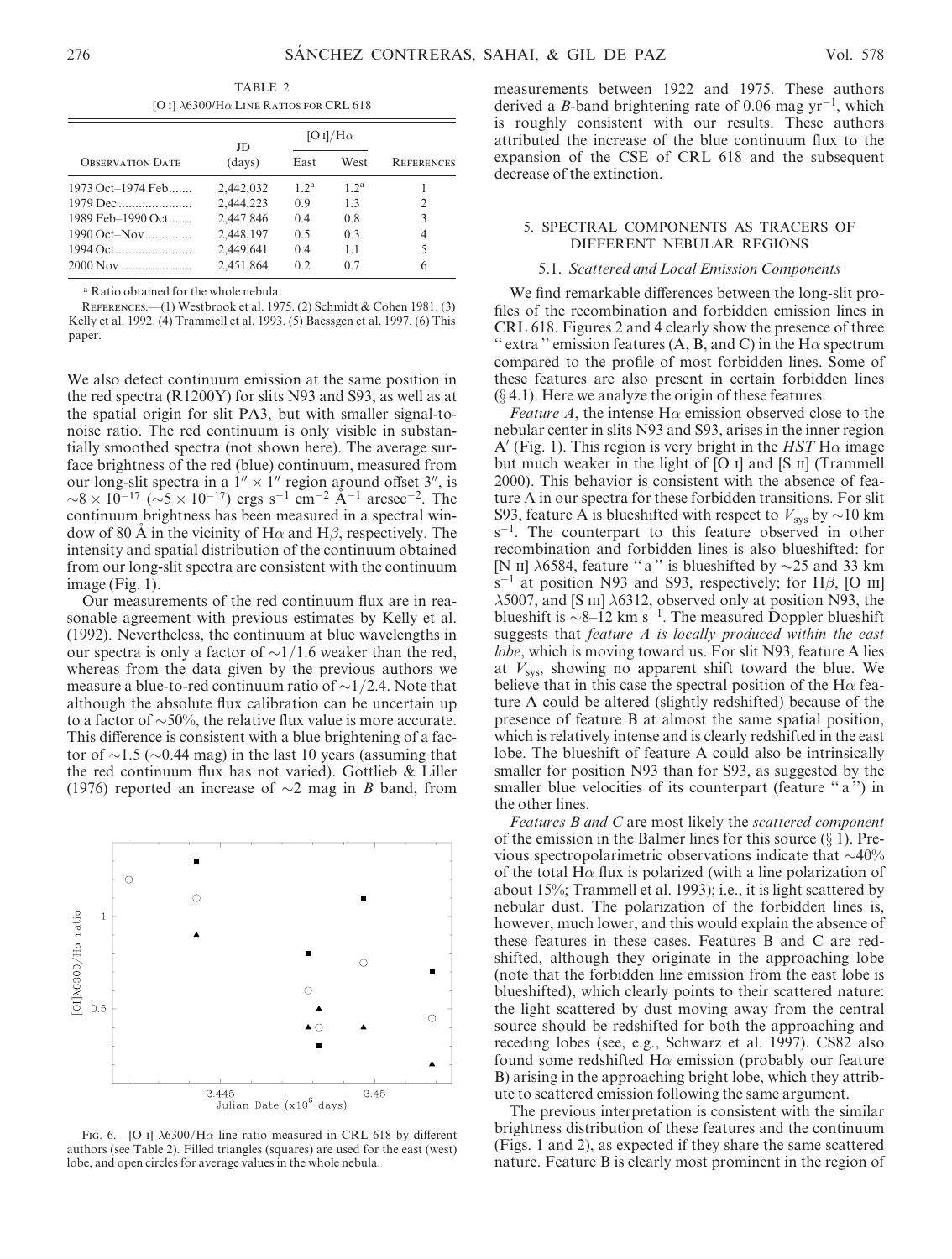maximum continuum emission for all the slit positions. Moreover, features B and C are much more intense for the east lobe than for the west one, where the scattered continuum is much weaker and the fraction of polarized light smaller  $(0.5 \text{ vs. } 0.2 \text{ for the east and west lobes, respectively};$ Schmidt & Cohen 1981).

The different profiles and spatial distributions of features B and C in our long-slit spectra suggest that they are produced by dust in different nebular regions. The low redshift of feature C ( $\sim$ 6–8 km s<sup>-1</sup>) and its location (beyond the forbidden line–emitting east lobe, in the weak  $H\alpha$  halo) point to dust not located inside the lobe but beyond it, in the unshocked, slowly expanding AGB CSE. Since the AGB CSE surrounds the lobes, we can expect feature C to be present (with more or less intensity) all along the slits. This is consistent with the presence of the diffuse halo surrounding the lobes in the H $\alpha$  images and not only in front of them (see below). The tentative feature " $C$ ?," observed at the tip of the west lobe, could be the counterpart to feature C in the receding lobe.

The much larger redshift of feature B (up to LSR velocities of  $\sim$ 240 km s<sup>-1</sup>) and its location (within the lobes) are more consistent with dust inside the shocked lobes that is flowing outward rapidly (presumably at the same speed as the gas). We identify this feature with the redshifted  $H\alpha$ emission detected by CS82 in the east lobe, which they also attribute to scattered emission produced by fast outflowing dust. At the position where feature B is observed, some contribution by feature C is also expected (see above); however, the spectral resolution achieved in these observations is not sufficient to separate both features.

The line emission that is being reflected by the dust, visible as the halo (in the direct images) and as features B and C (in our long-slit spectra), is unlikely to originate in the shocked lobes themselves. In fact, neither the halo nor features B and C are detected in most forbidden lines and, in particular, in the [O i] line. However, the [O i] emission and  $H\alpha$  emission *locally* produced in the east lobe have comparable intensities (Fig. 4 and *HST* images in Trammell 2000), which should result in almost equally bright scattered components for both lines if the reflected photons were originally produced in the lobes. Features B and C must then result from the reflection of light produced in the nebular center (in the central H  $\scriptstyle\rm II$  region and/or in region A'), where the emission of most forbidden lines observed by us is intrinsically much less intense.

### 5.2. The Different Nebular Regions

The presence or absence of the different spectral features and, in general, the profiles of the different lines are diagnostic of the physical properties (such as temperature, ionization, and electron density) of different nebular regions in CRL 618, from the highly obscured H ii region to the shocked lobes.

### 5.2.1. The Inner H II Region

This region is *indirectly* probed by lines with B- or C-like features (scattered light), namely,  $H\alpha$ ,  $H\beta$ , [O iii], He i, He II, [Fe III], [S III], and the W-R bump. The spectrum of the central H ii region is thus most easily seen in the region where the scattered continuum is observed, at offset  $\sim$ 3<sup>*n*</sup> in the east lobe. The central H ii region (previously studied through its radio continuum emission; see  $\S$  1) is characterized by high densities ( $\gtrsim 10^6$  cm<sup>-3</sup>) and high temperatures (13,000–15,000 K) that provide the required conditions to produce most of the (high-excitation) lines above (e.g., the ionization potentials of the [Fe  $\text{III}$ ], [S  $\text{III}$ ], He  $\text{II}$ , and W-R bump are 16.16, 23.33, 24.59, and  $\geq 30$  eV, respectively). The large critical densities for the observed [Fe III] and [S III] transitions,  $n_c \sim 10^8 - 10^9$  cm<sup>-3</sup>, explain why these forbidden lines are not de-excited by collisions in the central region of CRL 618. We note also that the relatively large critical density of the [O III]  $\lambda$ 5007 transition, a few times 10<sup>5</sup> cm<sup>-3</sup>, would explain the weak [O  $\text{III}$ ]  $\lambda$ 5007 emission from the inner H II region, which is indirectly observed at the position of maximal continuum and feature B. Unfortunately, spectropolarimetry of the lines listed above presumably arising from the H ii region has not been obtained previously, so we do not know their polarization degree (nor the fraction of scattered flux) and cannot test the previous scenario. In any case it seems that these high-excitation lines are unlikely to be produced in the shocked lobes, where the spectrum is dominated by low-excitation lines.

# 5.2.2. Region A'

This region is also very likely a relatively dense region, considering that only forbidden lines with high critical densities ( $n_c \gtrsim$  few times 10<sup>4</sup> cm<sup>-3</sup>) are observed therein, namely, [N II], [S III], [O III], and [Fe III]. The spectrum of this region (the innermost part of the east lobe, where features A and " a " are observed) is remarkably different from that of the shocked lobes but very similar to that of the central H  $\scriptstyle\rm II$ region. In fact, most lines are common to both regions except for the absence of the W-R bump and the He II line (which require higher excitation conditions) in region  $A'$ and the undetected  $[N \nI]$  emission (with a low critical density,  $n_c \sim 2 \times 10^4 \text{ cm}^{-3}$  from the denser H  $\text{II}$  region. This fact suggests that region  $A'$  is more likely to be ionized by the UV stellar radiation rather than by shocks. In this sense, region A' represents the outermost (less dense) parts of the H II region surrounding the star. The observed relative line intensities are not consistent with any of the different shock excitation models by Hartigan, Raymond, & Hartmann (1987, hereafter HRH87).

The very weak emission of the [O i] lines from region  $A'$ ([O i]/H $\alpha$  < 0.05) implies that this region is fully ionized (e.g., Hartigan, Morse, & Raymond 1994). The observed [O i] transitions have relatively high critical densities  $(n_c \sim 2 \times 10^6 \text{ cm}^{-3})$ ; therefore, significant collisional deexcitation of the involved levels is not expected. Thus, the weakness of the [O i] transitions is because most oxygen in region  $A'$  is ionized. Considering the similar ionization potentials of oxygen and hydrogen, we conclude that the ionization fraction ( $X = n_e/n_{total}$ ) of region A', like that of the inner H  $\pi$  region (where [O  $\pi$ ] is not detected), is  $\sim$  1.

#### 5.2.3. The Shocked Lobes

This region is probed by lines without any additional features  $(A, B, or C)$ . The most intense of these lines  $([O I],$ [S II], and [N I]) are known to originate entirely from the gas in the lobes since for these lines, no polarization has been measured (Trammell et al. 1993) and no redshifted components are found in the approaching lobe. Although no polarimetry of the rest of the lines within this class has been made, we conclude that they must have a similar origin given their similar profiles.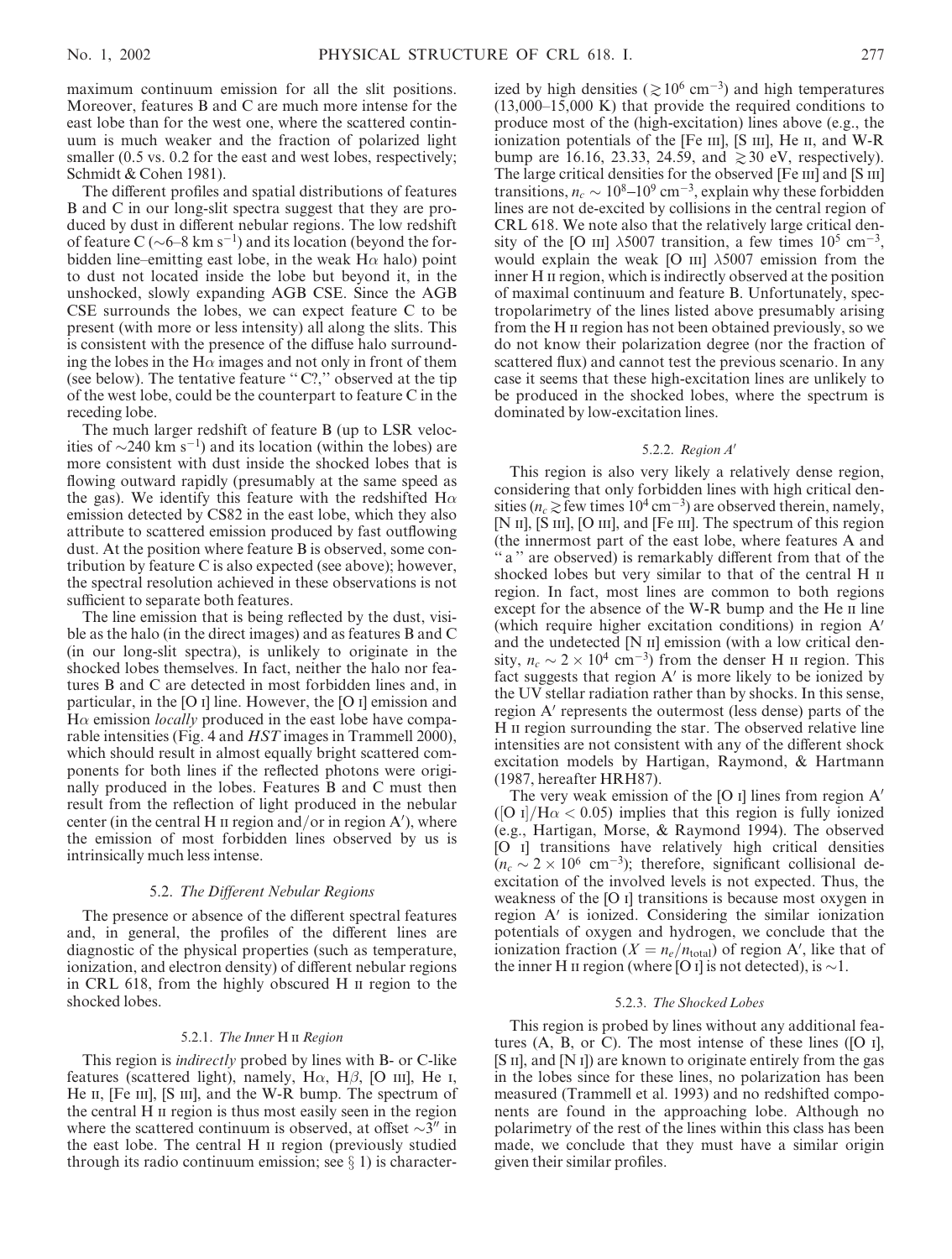The relative intensities of the lines observed at the lobes (dereddened using the average extinction for each lobe; see  $\S$  8 below) are consistent with shock-excited emission. In particular, the flux ratios observed by us lie in between the predicted values for bow shock excitation models 8 and 9 by HRH87 with shock velocities between 50 and 100 km  $s^{-1}$ and preshock density  $300 \text{ cm}^{-3}$ . This range of velocities for the shocks is mainly constrained by the detected, although weak, [O  $\text{III}$ ]  $\lambda$ 5007 emission and implies shock speeds slightly larger than (but still comparable to) previous estimates following similar procedures ( $V_{\text{shock}} = 20{\text -}80 \text{ km s}^{-1}$ ; Riera, Phillips, & Mampaso 1990; Trammell et al. 1993). The higher shock velocity derived by us is basically due to the higher [O III] flux obtained in our observations.

[N II] and [Fe II] lines show the largest intensity contrast between the tips and the innermost regions of the lobes among forbidden transitions. [Fe II] lines are known to be good tracers of astrophysical shocks (in supernovae, Herbig-Haro objects, PNs, etc.): [Fe II] lines are very sensitive to the high densities and temperatures in the shocked gas; moreover, fast shocks are able to extract substantial amounts of Fe from dust grains (e.g., Welch et al. 1999; Reipurth et al. 2000). Therefore, the intensity enhancement of the  $[Fe II]$  (and  $[N II]$ ) lines is very likely related to the presence of intense shocks in these regions. In addition, the strongest [Fe II] line emission is expected in regions where the compression and heating of the gas is largest, for example, at the head of a bow shock, where the velocity component normal to the shock is greatest. The presence of bow shocks at the tips of the lobes of CRL 618, where the maximum [Fe II] emission is observed, is suggested by bright, curved features in the direct HST images of the nebula (Fig. 1). Finally, the presence of intense [Fe ii] lines in the shock-heated and compressed gas in the lobes of CRL 618 points to dissociative ( $V_s > 30$  km s<sup>-1</sup>) J-shocks rather than C-shocks (Reipurth et al. 2000), consistent with the relatively large shock velocity derived from diagnostic line ratios and the kinematics of the lobes (see  $\S$  7).

The ionization fraction in the shocked lobes is significantly lower than in region  $A'$  as suggested by the much larger [O I]  $\lambda$ 6300/H $\alpha$  ratio, ~0.5–0.9 (excluding scattered light), in the former. We discuss in detail the ionization in the lobes in  $\S$  9.2.

#### 5.2.4. The Scattered-Light Halo

A diffuse halo surrounding the bright optical lobes of CRL 618 is visible in the H $\alpha$  direct images of the nebula (Figs. 1b and 1c). The scattered feature C in the H $\alpha$  spectra arises in this halo, and it is particularly noticeable in the region just beyond the tip of the east lobe. Accordingly, the  $H\alpha$  emission from this halo is very likely light (originally arising in the H ii region) that escapes preferentially in the direction of the lobes and is scattered by the innermost parts of the AGB CSE. (The more distant regions of the AGB CSE are visible in molecular line emission; see  $\S 1$ .)

# 6. THE INCLINATION OF THE NEBULA

The presence of scattered features (C and B) in the H $\alpha$ spectrum of CRL 618 offers a valuable opportunity to derive the inclination of the nebula: by comparison of the redshift of the scattered emission with the intrinsic velocity of the dust (whenever these quantities can be determined).



Fig. 7.—Schematic structure of CRL 618. The optical lobes and the central H  $\scriptstyle\rm II$  region are represented by white ellipses. The surrounding AGB envelope, which is radially expanding at velocity  $V_{\text{exp}}$ , is represented by the gray circle. The light arising in the H II region escapes preferentially through the lobes, illuminating a compact region beyond the east lobe tip (region C') that scatters light into the line of sight leading to feature C. The light from the H II region is also scattered by rapidly outflowing dust inside or in the walls of the lobes leading to feature B. The different optical depth components ( $\tau_r$ ,  $\tau_t$ , and  $\tau_{sc}$ ; see § 8.1) are indicated. We do not intend to accurately reproduce the actual shape or multiple lobe character of CRL 618 or the relative dimensions of the different nebular components. [See the electronic edition of the Journal for a color version of this figure.]

Features B and C are produced, respectively, by (1) fastmoving dust mixed with the atomic gas inside or in the walls of the lobes and (2) dust beyond the lobes, in the slowly expanding, extended envelope that surrounds the optical lobes (see  $\S 5.1$  and Fig. 7). The limited spectral resolution in our spectra does not allow us to separately measure the redshift of features B and C when both components are simultaneously present (all along the east lobe up to offsets  $\sim 8^{\prime\prime}$ ). However, at the tip of the east lobe, only feature C is observed in the H $\alpha$  spectra, and the redshift of this feature can be accurately determined. By comparison of this redshift with the intrinsic expansion velocity of the dust in the AGB CSE producing feature C,  $V_{\text{exp}} \sim 17.5 \text{ km s}^{-1} \text{ LSR}$  $(\S 1)$ , we can readily derive the nebular inclination.

The redshift of feature C is apparent in Figure 8 (*left-hand* panels), where we show its spectral profile derived from slits N93 and S93 integrating the long-slit spectra from offsets 8.5 to 11.5. The redshift of feature C for both slit positions has been obtained by fitting a Gaussian function to the core of the feature, which is roughly symmetric.

For N93 and S93, the redshift with respect to  $V_{\text{sys}}$  (given by the Gaussian center) is  $8 \pm 1.5$  and  $6 \pm 1.5$  km s<sup>-1</sup>, respectively. These values yield an inclination (with respect to the plane of the sky) of  $\sim 27^\circ \pm 6^\circ$  (from slit N93) and  $20^{\circ} \pm 5^{\circ}$  (from slit S93) for the dust reflecting the H $\alpha$ photons ahead of the east lobe.

As we have shown, feature C beyond the east lobe has its counterpart in the weak halo seen in the  $H\alpha$  images of the nebula at the same position (Fig. 1). The orientation of this halo and the pure emission lobe in the plane of the sky is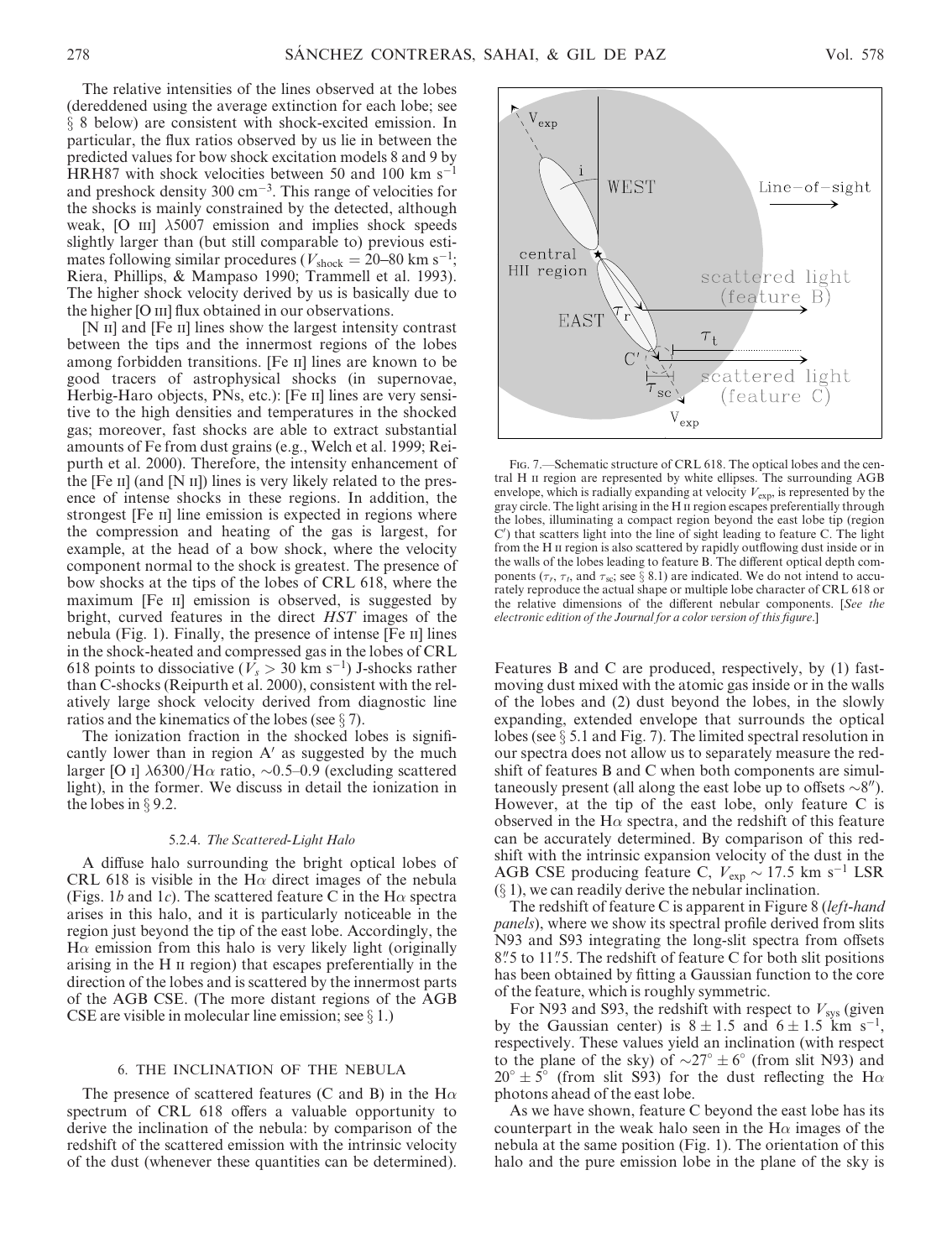

Fig. 8.—Left: Spectral profile of feature C at the tip of the east lobe (solid histogram); the Ha long-slit spectra have been spatially averaged from offset 8"5 to 11"5 for slit positions N93 (bottom) and S93 (top). The core of feature C is roughly symmetric and has been approximated by a Gaussian function (dashed line). The center of the Gaussian (vertical dashed line) is redshifted with respect to the systemic velocity (vertical solid line). The wings of the feature have been also fitted by a Gaussian function. Right: One-dimensional H $\alpha$  (thick line) and [O i]  $\lambda$ 6300 (thin line) spectra obtained at offset 3" for slit N93. The redshifted H $\alpha$  emission, contrary to the blueshifted [O i] transition, is dominated by features A, B, and C (see text) rather than by emission locally produced by the shocked gas in the east lobe.

roughly the same. This is most likely due to light from the core escaping preferentially along the lobes of CRL 618. Hence, we can expect the previous values of the inclination to be a relatively good representation of the mean nebular inclination (for an overall axial symmetry).

The different inclinations ( $\Delta i = 7^{\circ}$ ) derived for feature C in slits S93 and N93 could indicate different orientations of the different lobe components along the line of sight, a likely possibility given their different orientations in the plane of the sky ( $\Delta P.A. \sim 15^{\circ}$ ).

We can also derive *i* by measuring the velocity of feature  $B(V_B)$  with respect to the local emission component ( $V_{local}$ , obtained from the forbidden lines) at the same position.  $V = V_{\rm B} - V_{\rm local}$  is a direct measurement of the intrinsic expansion velocity of the lobes; therefore,  $i = \sin^{-1}(V_{\text{local}} - V_{\text{sys}})/(V_{\text{B}} - V_{\text{local}})$ . From our spectra, we can derive only a lower limit to the redshift of feature B because the H $\alpha$  profile also has important contributions from features A and C at the position where feature B is observed (offset  $\sim$ 3"). This leads to a combined H $\alpha$  profile with a smaller redshift than that of feature B alone and, therefore, only a lower limit to the intrinsic expansion velocity of the lobes. The lower limit for V translates into an upper limit for i.

In the right-hand panel of Figure 8, we show H $\alpha$  and [O i]  $\lambda$ 6300 one-dimensional spectra at the position where the scattered continuum and feature B reach maximum intensity in the east lobe for slit N93. The velocities of the H $\alpha$  and [O i] lines measured (with uncertainties of  $\pm 1.5$  km s<sup>-1</sup>) at the peak are  $V_B = 5$  km s<sup>-1</sup>,  $V_{\text{local}} = -55$  km s<sup>-1</sup>, which yields  $V > 60$  km s<sup>-1</sup> (at this position) and  $i < 34^{\circ}$ . If,

instead of using the line peaks for the velocity measurements, we use the centroids of the FWHM ( $V_B = 5$  km s<sup>-1</sup>,  $V_{\text{local}} = -63 \text{ km s}^{-1}$ ,  $V > 68 \text{ km s}^{-1}$  or the centroids of the full width at a 3  $\sigma$  level ( $V_{\rm B} = -6$  km s<sup>-1</sup>,  $V_{\rm local} = -67$  km  $s^{-1}$ ,  $V > 73$  km  $s^{-1}$ ), we get values of  $i < 38^{\circ}$  and  $39^{\circ}$ , respectively.

The mean value of and upper limit to the inclination derived above are smaller than the inclination previously obtained by CS82. These authors obtain  $i = 45^{\circ}$ , based on the analysis of the H $\alpha$  scattered component produced by the fast dust within the lobes. We believe that this difference can be due to several reasons. First, the value given by CS82 for the intrinsic speed of the outflow, 80 km  $s^{-1}$ , is really a lower limit to V because of the presence of multiple components in the H $\alpha$  profile (as explained above). Second, the value for the radial velocity difference between the east and west lobes (which is equal to  $2V \sin i$ ) measured by CS82 from the forbidden line emission (e.g., [N II]  $\lambda\lambda$ 6548, 6583, [S II]  $\lambda\lambda$ 6716, 6731), 114 km  $s^{-1}$ , is most likely an overestimate. This is because the radial velocity difference between the lobes is not constant along their length (see Figs. 2 and 4 and Table 3). In particular, the  $114 \text{ km s}^{-1}$  velocity difference occurs only at the tips of the lobes (at offsets  $\pm 6$ "). But in the region where the most intense  $H\alpha$  scattered emission is observed (offset  $\sim$ 3"), coincident with the position where CS82 measure the redshift of the H $\alpha$  scattered component, we observe a smaller radial velocity difference,  $\sim 90$  km s<sup>-1</sup>. Thus, if we use a larger value of the outflow speed (>80 km  $s^{-1}$ ) and a smaller radial velocity difference ( $\sim$ 90 km s<sup>-1</sup>) in the CS82 method, we get an upper limit to the inclination of 34 , which is consistent with our previous estimates.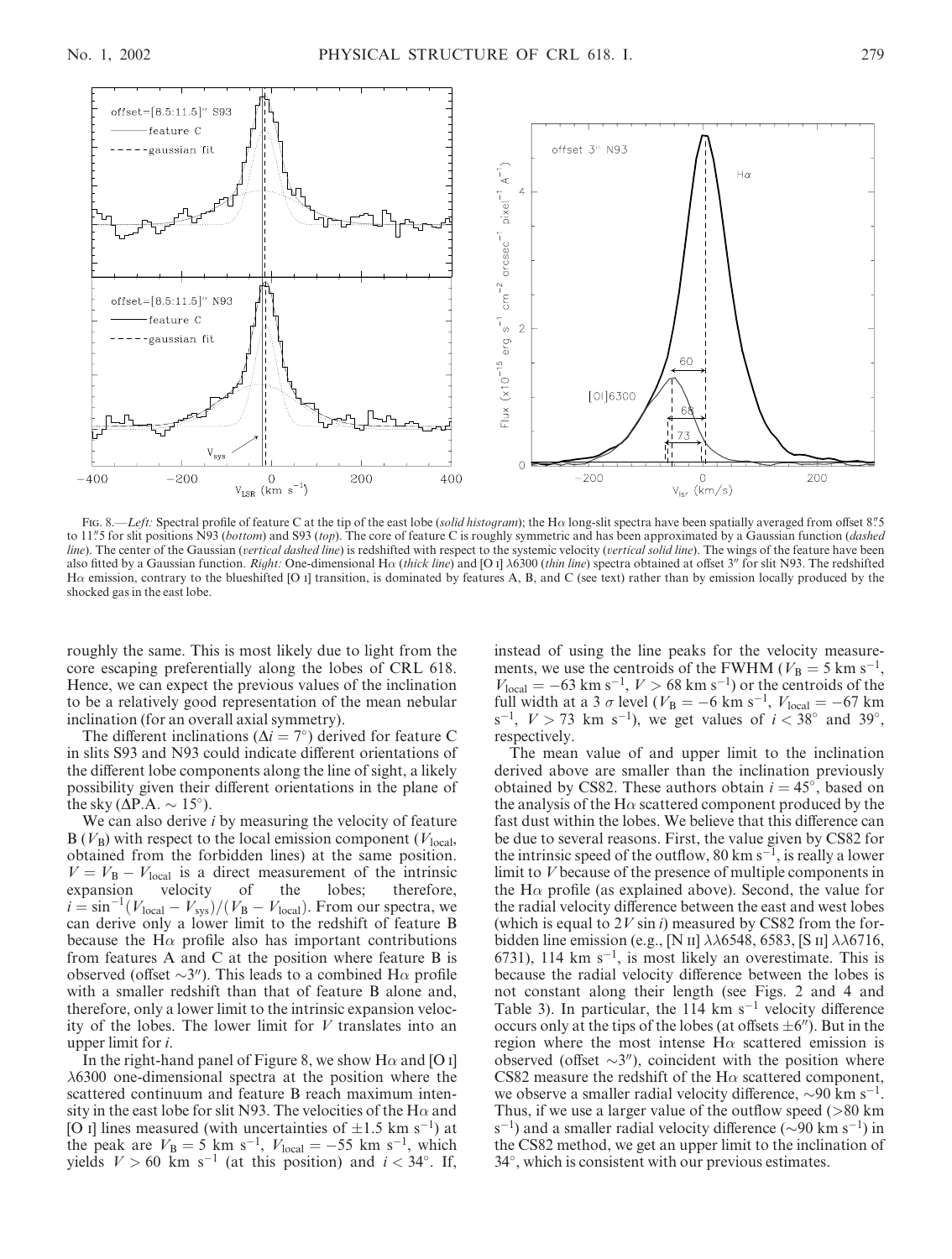|                           | SLIT <sub>N93</sub>             |                                           | SLIT S93                  |                                      |                                           |                           |
|---------------------------|---------------------------------|-------------------------------------------|---------------------------|--------------------------------------|-------------------------------------------|---------------------------|
| <b>OFFSET</b><br>(arcsec) | $V_{LSR}$ + 21<br>$(km s^{-1})$ | <b>FWHM</b> <sup>a</sup><br>$(km s^{-1})$ | $FWZI^b$<br>$(km s^{-1})$ | $V_{\text{ISR}}+21$<br>$(km s^{-1})$ | <b>FWHM</b> <sup>a</sup><br>$(km s^{-1})$ | $FWZI^b$<br>$(km s^{-1})$ |
|                           |                                 |                                           | West (Weak) Lobe          |                                      |                                           |                           |
| $-6.2$                    | 76                              | 125                                       | 220                       | 56                                   | 136                                       | 190                       |
| $-3.7$                    | 56                              | 75                                        | 190                       | 44                                   | 73                                        | 190                       |
| $-1.0$                    | 61                              | 61                                        | 90                        | 56                                   | 61                                        | 100                       |
|                           |                                 |                                           | East (Bright) Lobe        |                                      |                                           |                           |
| $1.0$                     | $-49$                           | 150                                       | 200                       | $-60$                                | 125                                       | 170                       |
| $3.2$                     | $-31$                           | 110                                       | 250                       | $-45$                                | 125                                       | 240                       |
| $5.4$                     | $-39$                           | 117                                       | 230                       | $-54$                                | 146                                       | 230                       |
| $6.5$                     | $-69$                           | 138                                       | 210                       | $-64$                                | 177                                       | 220                       |

TABLE 3 VELOCITY DATA FROM THE  $[O I]$   $\lambda$ 6300 LINE

<sup>a</sup> Deconvolved with the spectral resolution,  $\sim$  50 km s<sup>-1</sup>.

**b** Measured at a  $\sim$ 3  $\sigma$  level.

Finally, a low mean value of the inclination is in better agreement with the similar average extinction deduced for the east and west lobe (see  $\S$  8).

# 7. KINEMATICS

# 7.1. The Shocked Lobes

In order to study the kinematics in the lobes of CRL 618, we have chosen the most intense forbidden lines, which originate in the lobes and have profiles uncontaminated by scattered-light components. Since the  $[N \text{ II}]$  lines have also some contribution from reflected light (Trammell et al. 1993 found that the polarization of these lines is  $\sim 6\%$ ), we have based most of our analysis on the intense, unpolarized [O i] and  $[S \text{II}]$  lines.

The [O i] and [S ii] profiles along the slit N93 for the west and east lobe are approximately point symmetric with respect to the spatial origin and systemic velocity (Fig. 2), suggesting that they have probably a similar kinematical structure. This result is not in principle expected from the different morphology of the east and west lobes. The projected radial velocity gradient is not constant in either lobe. In the innermost parts of the lobes the projected velocity decreases with the distance from the nebular center, this behavior being more pronounced in the east lobe (Table 3). In the outer parts of the lobes, the velocity increases with the distance, reaching projected velocities (with respect to  $V_{\text{sys}}$ ) up to 70 and 80 km s<sup>-1</sup> at the tip of the east and west lobe, respectively. In these regions, the emission arises in the compact, bow-shaped emitting knots at  $\pm 6$ ". Considering the low inclination for the nebula derived in  $\S 6$ ,  $i \sim 24^{\circ}$ , the lobes of CRL 618 are expanding with velocities up to  $\sim$ 200  $km s<sup>-1</sup>$  (at the tips). The changing radial velocity gradient observed in our low angular resolution (ground-based) spectra may result from superposition of multiple kinematical components as suggested by the complex morphology and small-scale ( $\sim 0\rlap{.}^{\prime\prime}$ ) structure seen in the HST images. Of course, it is also possible that there are acceleration and deceleration processes operating in the lobes.

The FWHM of the forbidden lines along the lobes also increases outward, from  $60-75$  km s<sup>-1</sup> closer to the nebula center to  $\sim$ 150 km s<sup>-1</sup> at the lobe tips (Table 3). The large line widths measured at the tips of the lobes (Fig. 9) are consistent with the bow-shaped features being regions accelerated by bow shocks: the different orientations of the velocity vectors in a bow shock structure produce a large velocity dispersion (see, e.g., HRH87). The total width (at zero intensity level) of the line does not strongly vary along the lobes but rather is fairly constant with a mean value of  $\sim$ 200 km s<sup>-1</sup>.

The spectral profile of any low-excitation emission line from a bow shock can be used to estimate the shock velocity  $V_s$ . The shock velocity equals the full width (at zero intensity) of the line for radiating bow shocks, independent of orientation angle, preshock density, bow shock shape, and preshock ionization stage (HRH87). We derive  $V_s = 200-230$  km s<sup>-1</sup> for the bow shocks seen at the tips of the east and west lobes. This value agrees well with the value



FIG. 9.—Spectral profile of the [O I]  $\lambda$ 6300 line for slit N93 at the tips of the east and west lobes, coincident with the bow-shaped emitting regions.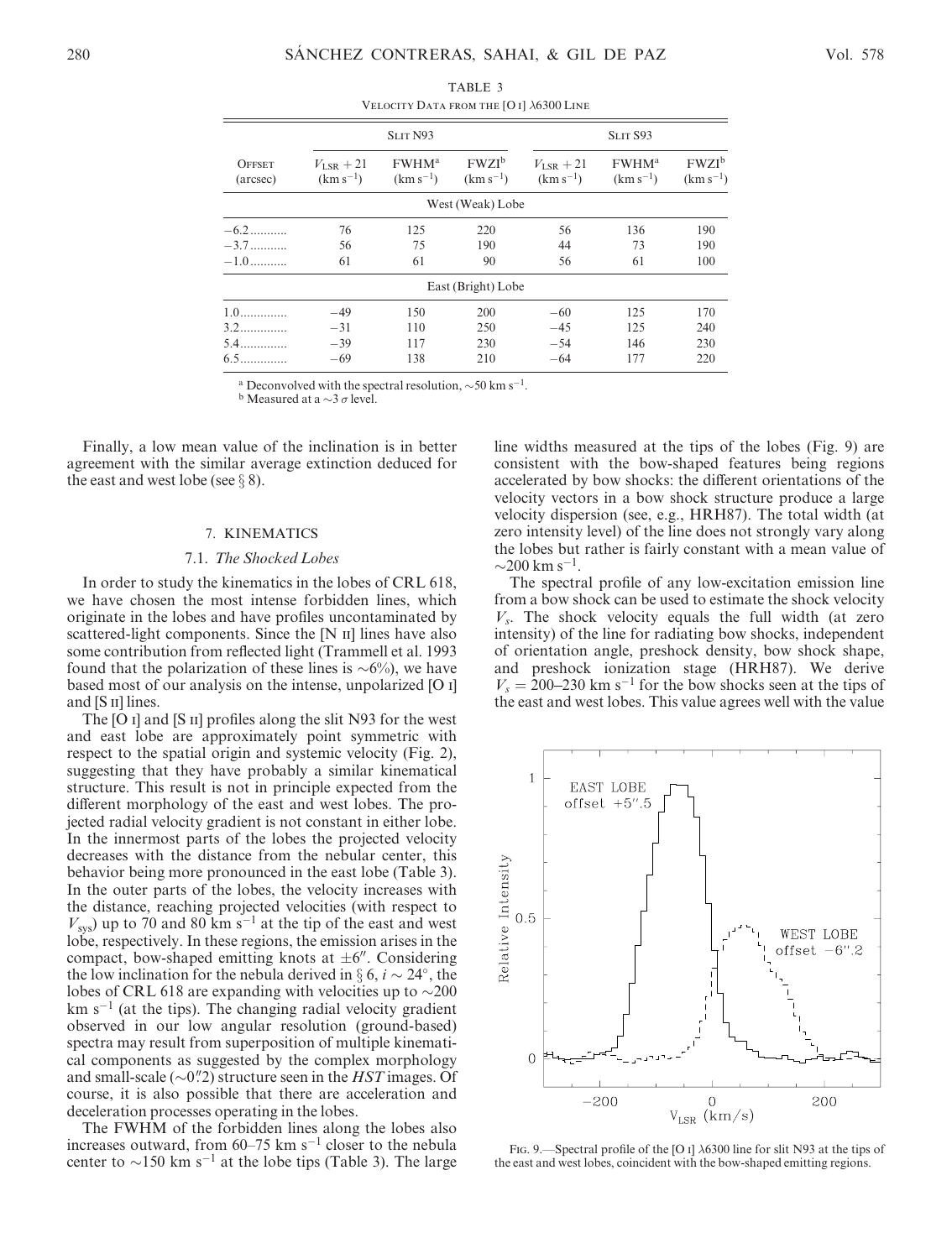of  $V_s$  inferred directly from the projected velocities of these regions assuming an inclination of 24 . This result therefore supports the low inclination of the nebula we have derived  $(\S 6)$ . In addition, the centrally peaked profiles in Figure 9 are consistent with the predictions for bow shock models by HRH87 with  $i < 25^{\circ}$  (for larger inclinations the model profiles show two well-separated peaks).

The shock velocity derived from the observed line ratios and their comparison with predictions of bow shock excitation models by HRH87 ( $V_s$  < 90 km s<sup>-1</sup>; § 5.2.3) is smaller than that directly derived from the line profile. Similar differences are also present for many Herbig-Haro objects observed and modeled by these authors suggesting that the existing models (necessarily simplistic) cannot accurately reproduce the complex excitation and spatiokinematical structure of the shocked material. Moreover, the preshock density in the HRH87 models,  $300 \text{ cm}^{-3}$ , is very likely lower than the actual value (see  $\S 10$ ). The shock velocity obtained from the line profile is probably less affected by errors in the model, since it arises only from geometrical considerations, and may better represent the actual velocity of the shock. Only if the line emission from the shocked post-AGB wind itself (which is moving faster than the forward shocks) was significant compared to that from the shocked AGB ambient material (unlikely to be the case in CRL 618; C.-F. Lee & R. Sahai 2002, in preparation) would the line FWZI be an upper limit to  $V_s$ .  $V_s$  derived from the line ratios depends on poorly known parameters like, e.g., the presence and strength of magnetic fields. Models with higher magnetic fields require substantially larger shock velocities to reproduce the same line ratios (Hartigan et al. 1994). For example, for a preshock density  $\gtrsim 10^5$  cm<sup>-3</sup> (§ 10), magnetic fields of  $\sim$ 30  $\mu$ G are required to reproduce the dereddened [N II]  $\lambda$ 6583/[O I]  $\lambda$ 6300 ratio (~0.5; see Table 1 and § 8) for a planar shock with speed  $V_s = 90$  km s<sup>-1</sup>. To produce the same ratio when  $V_s = 200$  km s<sup>-1</sup>, the required magnetic field is much larger ( $>$ 3000  $\mu$ G).

Finally, from a comparison of the spectra obtained for slits N93, S93, and PA3, we infer some differences in the kinematics of the different lobe components (note that each lobe of CRL 618 consists of at least two well-separated features; Fig. 2). For example, the south subcomponent of the east lobe (better probed by slit S93) is expanding 5–20 km  $s^{-1}$  faster than the north one. Similarly, the northern subfeature of the west lobe (better seen in slit N93) is  $5-20 \text{ km s}^{-1}$ faster than the southern. These differences could be due to different absolute ejection velocities or inclinations of the lobe components. We note also that, in general, N93 and S93 provide similar FWHMs for the west lobe, but for the east lobe, the largest FWHMs are measured from slit S93, where the line FWHM reaches up to  $\sim$ 180 km s<sup>-1</sup>. The larger widths in the southeast lobe subcomponent are unlikely to be related to projection effects and must be due to intrinsic differences in the kinematics.

### 7.2. Region  $A'$  and the Inner H  $\scriptstyle\rm II$  Region

From the analysis of the H $\alpha$  profile we can also obtain valuable information on the kinematics in regions of the CRL 618 nebula other than the shocked lobes. The presence of the blueshifted, intense  $H\alpha$  emission component in the east lobe close to the nebula center (feature A; Fig. 2) indicates ionized gas moving away at moderate velocity (15–30  $km s^{-1}$ ) from the central star. We have measured the velocity of this feature from the  $[N II]$  lines, which are less contaminated by scattered light (note that the blueshift of feature A in the H $\alpha$  spectra is masked by superposition with the intense, redshifted feature B and probably also feature C).

The kinematics of the H  $\scriptstyle\rm II$  region cannot be so straightforwardly obtained from our data, since the emission from this region is seen only after being reflected by the dust (through features B and C); therefore, the resulting line profile is affected by the distribution and kinematics of the dust. The FWHM of feature C, observed at the tip of the lobes (Fig. 8) and deconvolved with the spectral resolution of our data, is  $\sim$  60 km s<sup>-1</sup>, suggesting an expansion velocity for the gas in the H II region of  $\sim$ 30 km s<sup>-1</sup>. This figure has to be considered as an upper limit, since the reflecting dust could show a range of inclinations resulting from the opening angle of the lobes (up to  $15^\circ$  according to the lobe aperture in the plane of the sky). Our result is consistent with the low expansion velocity of the H ii region measured from the profile of H radio recombination lines (20 km s<sup>-1</sup>; Martin-Pintado et al. 1988). The weak wings of feature B in the H $\alpha$  and H $\beta$  lines extend up to LSR velocity  $\sim$ 240 km s<sup>-1</sup> (at a level of 5  $\sigma$ ). Such extended red wings are most likely the result of the large velocities of the reflecting grains within the lobe (up to  $\sim$ 200 km s<sup>-1</sup>) and also partially to the lobe opening angle; however, the presence of rapidly outflowing material in the H II region cannot be ruled out.

### 8. EXTINCTION

We have estimated the relative variation of the extinction along the lobes of CRL 618 by comparing the H $\alpha$  and H $\beta$ spatial profiles along the axis (from slit position N93). The two long-slit spectra have been aligned in the direction of the slit using the west lobe brightest knot (at the tip of the lobe) as our spatial reference. We estimate that errors in the alignment are  $\leq 1$  pixel ( $\leq 0$ ."2). The uncertainty in the positions of the slits used for obtaining the H $\alpha$  and H $\beta$  spectra in the direction perpendicular to the slit is a few pixels and, therefore, smaller than the seeing  $(1\rlap.{''}6; \S 2.2)$ . The spatial distribution for both transitions and the adjacent continuum was obtained integrating our long-slit spectra in the spectral direction. In order to derive the Balmer decrement, the continuum emission was first subtracted from the  $H\beta$ spatial profile but not from the much brighter  $H\alpha$  emission (in this case, the continuum contribution is negligible,  $\leq 1\%$ ).

The spatial distribution of the extinction derived from the  $H\alpha/H\beta$  ratio is shown in Figure 10 (top panel). In this figure, the optical depth at 4861.3 A,  $\tau_{4861}$ , has been calculated assuming the Galactic reddening curve by Howarth (1983) and an intrinsic Balmer decrement of 3. This value of the Balmer decrement allows easy comparison of our results with previous estimates of the extinction, which usually assume  $H\alpha/H\beta = 3$ . Moreover, the previous value is expected for high-velocity shocks like those in CRL 618  $(\S$  7), for which the intrinsic Balmer ratio approaches the recombination value (collisional excitation increases the intrinsic Balmer ratio only for low-velocity shocks, less than 70 km s<sup>-1</sup>; Hartigan et al. 1994). The conversion from  $\tau_{4861}$ to extinction in magnitudes in the V band,  $\tau_{4861} = 0.93 A_V$ , has been derived using the extinction law parametrization by Cardelli, Clayton, & Mathis (1989) and assuming the ratio of total to selective absorption,  $R_V$ , equal to 3.1. The error bars in Figure 10 are statistical and do not account for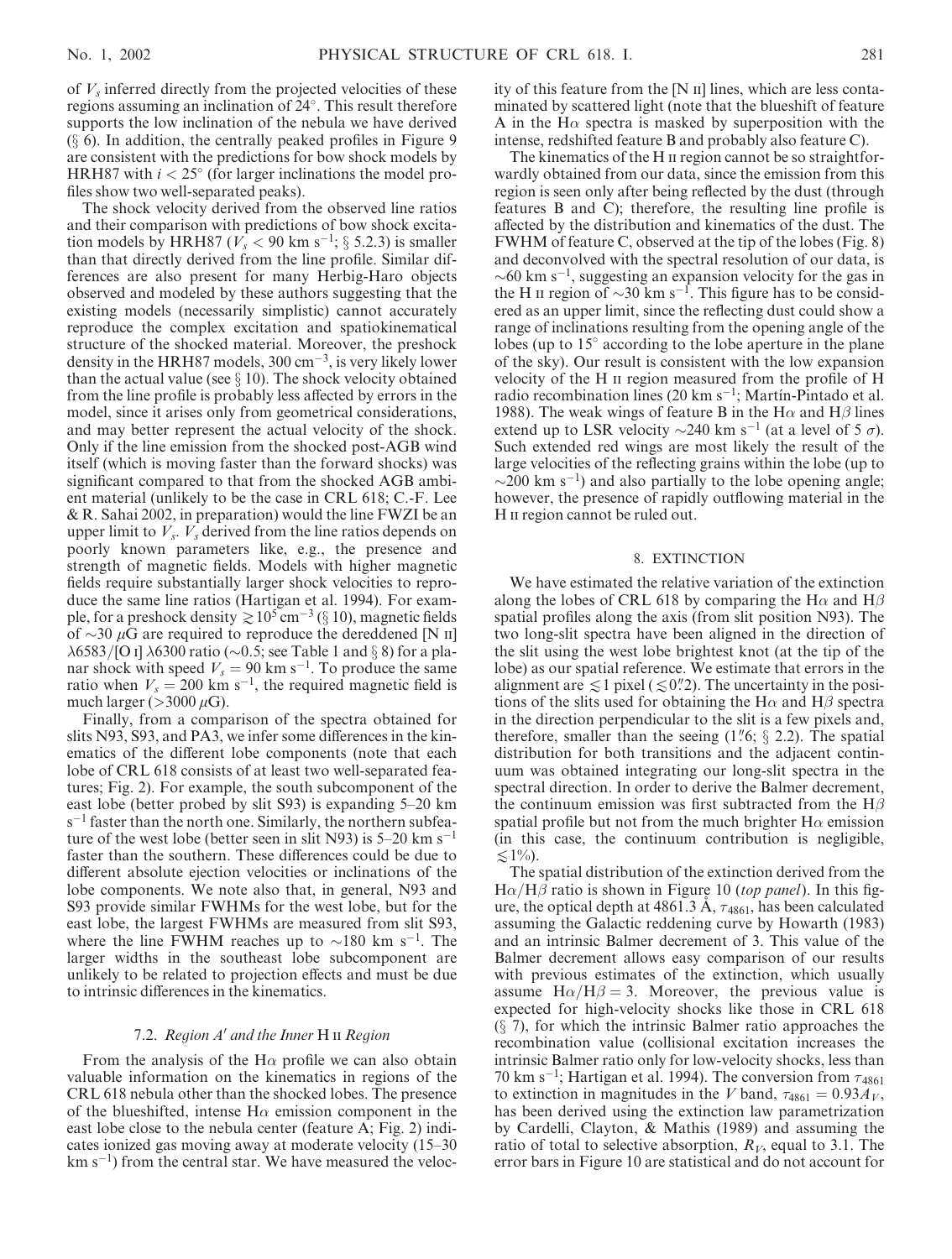

Fig. 10.—*Top*: Spatial variation along slit N93 of the optical depth at 4861 Å (black squares), derived from the H $\alpha$ -to-H $\beta$  relative flux (the H $\alpha$  and H $\beta$  spatial profiles are drawn using dashed lines). Thin solid lines represent the radial optical depth,  $\tau_r$ , due to dust in the AGB CSE and the post-AGB wind (see  $\S$ 8). The thick line is the sum of these two optical depths. *Middle:* [S ii]  $\lambda$ 6716/ $\lambda$ 6731 doublet ratio, which is an indicator of the electron density, along N93 (black squares). The spatial profiles of the [S ii]  $\lambda\lambda$ 6716, 6731 doublet (dashed lines) are also shown. Bottom: HST (gray scale) and ground-based (contours) images of CRL 618. [See the electronic edition of the Journal for a color version of this figure.]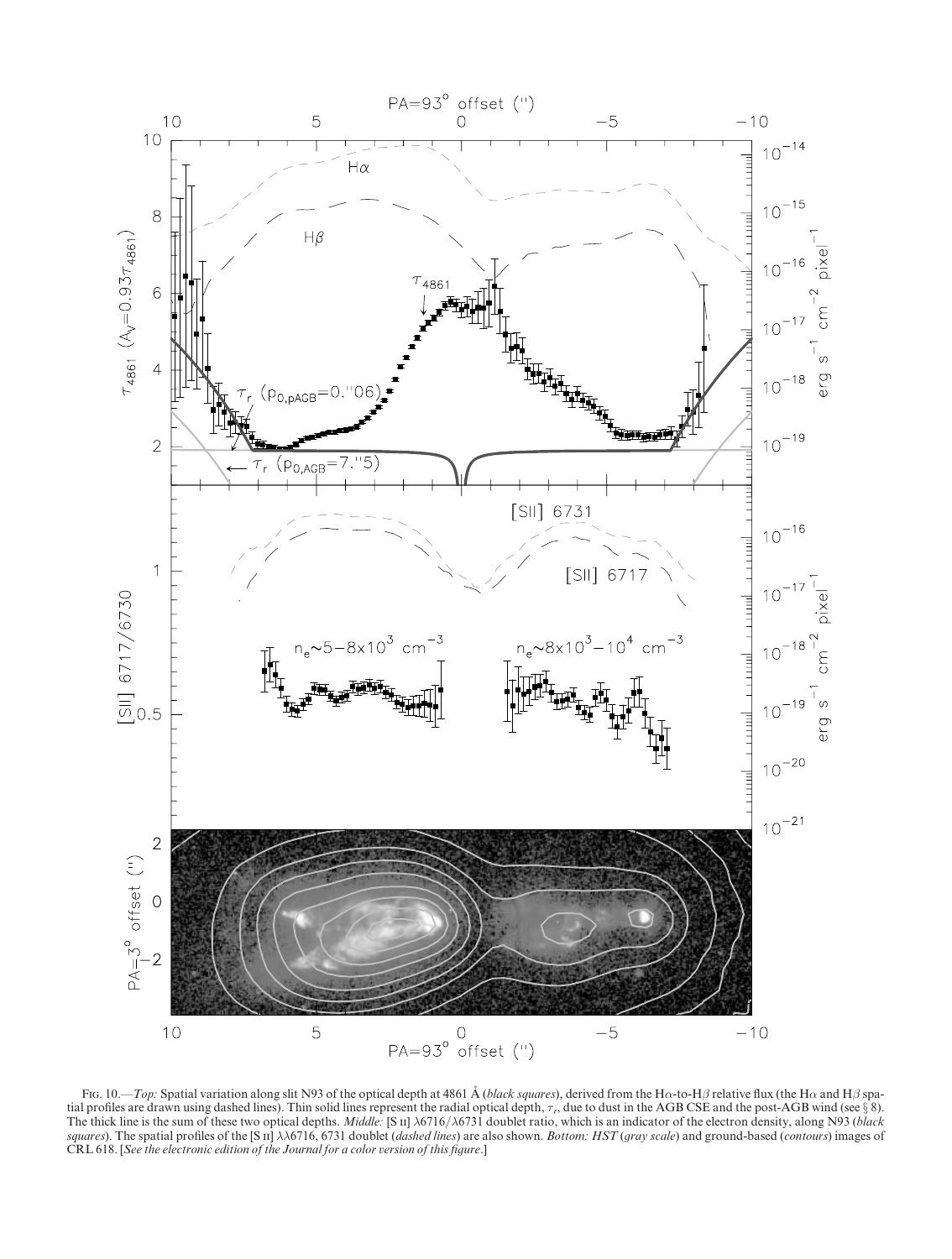systematic errors (e.g., arising from an incorrect value of the intrinsic Balmer decrement, absolute flux calibration, or small misalignments between the H $\alpha$  and H $\beta$  spectra).

The  $H\alpha/H\beta$  ratio clearly varies along the nebular axis (Fig. 10). This variation is most likely not due to a change of the intrinsic Balmer ratio, since we do not expect the shock characteristics (e.g., shock speed and preshock density) to vary sufficiently along the nebular axis. Neither the velocity of the shocks nor the electron density shows systematic variations along the lobes (see  $\S$  7 and 9). Accordingly, the observed variation of the H $\alpha$ /H $\beta$  ratio must be related to extinction by nebular dust.

The nebular extinction varies along the axis of CRL 618 as follows: the maximum extinction is produced close to the nebular center and then gradually decreases toward the outermost parts of the lobes. The extinction in the innermost nebular regions is particularly uncertain and is very likely underestimated by a large factor. In fact, from the HST images we can see that the emission from the  $2<sup>''</sup>$  region around the nebular center is well below the noise, suggesting a very high obscuration there (see Fig. 1). We deduce that the extinction toward the central star of CRL 618 is  $A_V > 10$  mag, given the upper limit to the stellar continuum level estimated from the R1200Y spectra,  $\le 2.5 \times 10^{-16}$  ergs  $s^{-1}$  cm<sup>-2</sup> Å<sup>-1</sup>, and the expected flux from a 30,000 K blackbody,  $2.5 \times 10^{-12}$  ergs s<sup>-1</sup> cm<sup>-2</sup> Å<sup>-1</sup>. Our low-resolution, ground-based H $\alpha$  and H $\beta$  spectra, used to calculate the extinction, show some weak emission from the innermost nebular region. However, this is a result of the poor spatial resolution in these spectra, which spreads out some light from nearby nebular regions in the lobes (where the extinction is smaller) into the nebular center (with, very likely, much larger extinction). The result is an underestimate of the extinction in these inner regions as deduced from the observed Balmer decrement.

Beyond the central region, the extinction decreases with the distance from the nebular center reaching a relative minimum around offsets of roughly  $\pm 6\rlap{.}''5.$  At offsets larger than  $\pm$ 7" (beyond the tips of the lobes) the extinction increases again.

We note that the extinction curve along the nebula is quite symmetric; i.e., the extinction is similar for the east and west lobe: the weak west lobe appears on average only about 15% more extinguished than the bright east lobe. The difference is even smaller at the tip of the lobes. This result indicates that the lower  $H\alpha$  surface brightness for the west lobe compared to the east (by a factor of  $\sim$ 5) is intrinsic and not due (at least totally) to a much larger extinction of the receding lobe. In fact, most of the  $H\alpha$  emission from the east lobe arises from region A', which does not have a counterpart in the west lobe. The similar extinction for the east and west lobe is consistent with the similar brightness of both lobes for most forbidden lines (e.g., [O i], [S ii]), for which the east lobe is only a factor of  $\sim$ 1.5 brighter than the west lobe. Finally, the similar extinctions derived for the east and west lobe suggest a low inclination of the nebular axis with respect to the plane of the sky (assuming that most of the extinction is produced by the AGB CSE surrounding the lobes;  $\S$  1), consistent with the value we derive from the analysis of the scattered H $\alpha$  emission ( $i \sim 24^{\circ}$ ; § 6).

Our results on the extinction in CRL 618 are in good agreement with previous estimates using the Balmer decrement method: Kelly et al. (1992) derive an average extinction in the nebula of  $A_V = 4.5 \pm 0.2$ , which is within

the nebular extinction range derived by us (Fig. 10). From the analysis of [S II]  $\lambda\lambda$ 6716, 6731 and [S II]  $\lambda\lambda$ 4069, 4076 lines, these authors also found that both the east and west lobes have similar extinction values,  $A_V = 2.1 \pm 0.2$  and  $2.9 \pm 0.3$  mag, respectively.

### 8.1. Effect of the Scattering on  $A_V$ : Radial Extinction beyond the Lobes

The estimate of the absolute extinction along the line of sight from the Balmer decrement in an object like CRL 618 is problematic mainly because of the contribution of scattered light to the total flux of the H i recombination lines, as already noticed by, e.g., Trammell et al. (1993) and Kelly et al. (1992). The effects of such contribution on the value of the observed  $H\alpha/H\beta$  ratio are difficult to quantify: on the one hand, the scattering will produce an '' artificial '' decrease of the observed  $H\alpha/H\beta$  ratio due to the highest reflection efficiency for blue photons; on the other hand, the extinction of the light from the innermost regions, where it originates, to the regions where it is scattered by the dust (radial extinction) will produce reddening that may or may not compensate the previous artificial increase of the  $H\alpha/H\beta$  ratio.

The presence of nebular dust is expected to affect not only the absolute value of the extinction but also its relative variation from one region to another in the nebula. In regions where both local and scattered  $H\alpha$  and  $H\beta$  emission is present, the optical depth derived from the Balmer decrement,  $\tau$ , is not only the line-of-sight or tangential optical thickness,  $\tau_t$  (from the lobes to the observer), as desired, but a complex function of  $\tau_t$ , the radial optical depth  $\tau_r$  (from the star up to the lobes where the light is being reflected), and the relative intensity of the Balmer emission locally produced within the lobes and in the inner H ii region. All these quantities will vary along the nebula in a different way, and they will combine to yield the extinction profile in Figure 10.

At the tip of the CRL 618 east lobe (and tentatively in the tip of the west lobe) only  $H\alpha$  emission from feature C (and  $\cdot \cdot \overline{C}$ ?") is observed; i.e., the Balmer emission is dominated by the scattered component (Fig. 4). In a region like this, where the local emission is negligible with respect to the scattered component,  $\tau$  only depends on  $\tau_r$  and  $\tau_t$  in a relatively simple way:

$$
\tau = \tau_t + \tau_r - \ln \tau_{\rm sc} \,, \tag{1}
$$

where  $\tau_{\rm sc}$  is the scattering optical thickness of the small region at the tip of the east lobe that produces feature C (region C'; see Fig. 7) and the optical depths  $\tau_r$  and  $\tau_t$ include both scattering and absorption. This equation is valid if the scattering and absorption optical depths in region C' are small  $(\leq 1)$ , as expected beyond the tips of the lobes. In this case,  $\tau_t$  is mostly due to foreground dust (not directly illuminated by the central source) between region  $C'$ and the Earth. Using this equation, we analyze the spatial variation of the extinction in Figure 10 to study the structure of the lobes. At the tips of, and beyond, the lobes (offsets  $\geq 7$ <sup>n</sup>), the extinction increases with the distance from the nebular center (Fig. 10). This increase, which is not expected a priori given the progressive decrease of  $\tau$  with distance for inner regions, can be explained if  $\tau \approx \tau_r$  in this region, i.e., if the radial extinction is larger than the tangential component. In fact, the tangential optical depth will decrease (not increase) with the distance from the central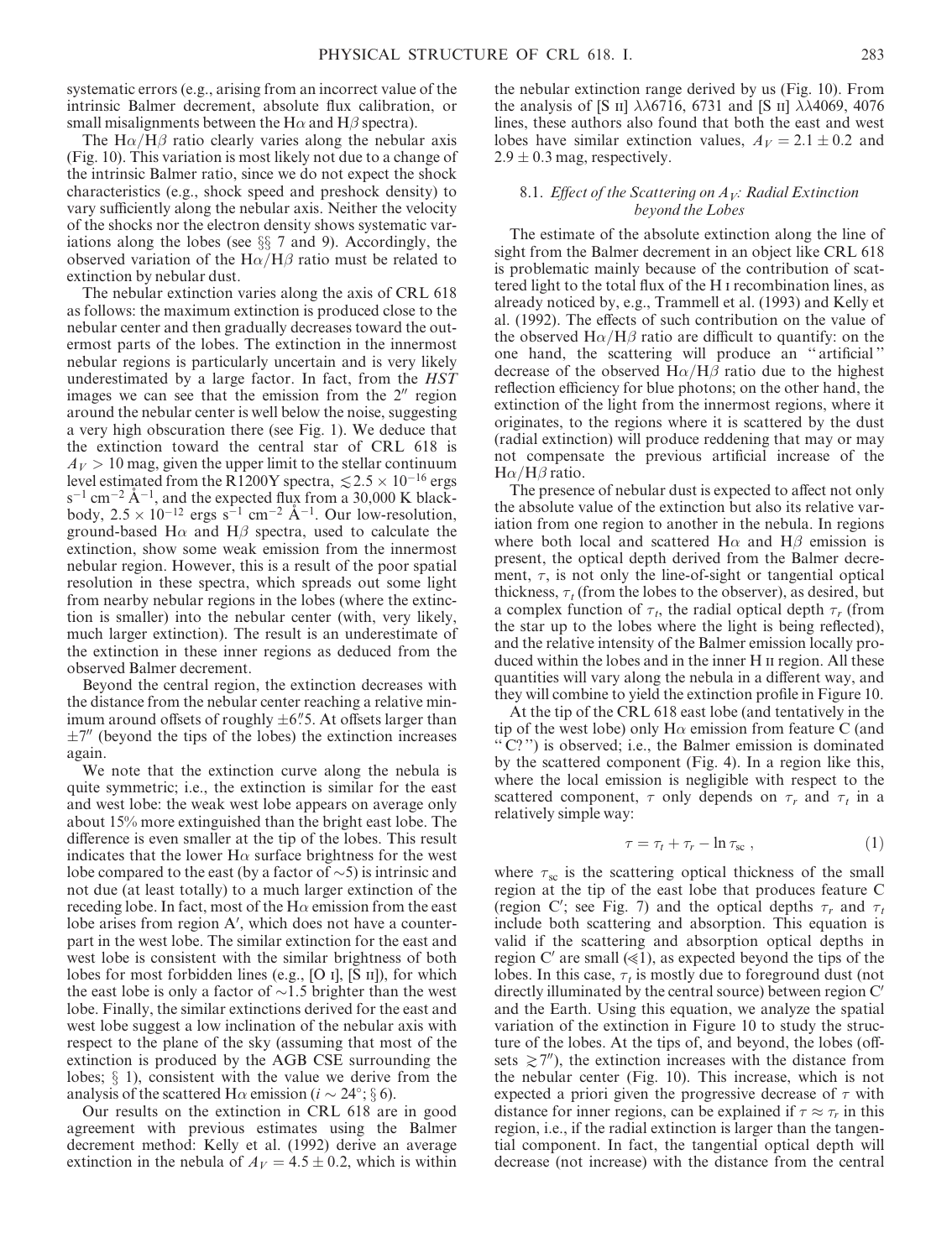star in the plane of the sky,  $p$ , for any reasonable density law for the outer CSE [e.g.,  $\tau_t \propto p^{-1}$  for a density law  $\rho = \rho_0 (r_0/r)^2$ . However, the radial extinction is expected to increase with  $p$ , as observed, for any reasonable density law within the lobes.

We have computed the radial extinction as a function of the observed spatial offset,  $p = r \cos i$ , for two different density laws within the lobes of CRL 618: (1)  $\rho = \rho_0 (r_0/r)^2$ , which leads to  $\tau_r \propto (1/p_0 - 1/p)$ ; and (2)  $\rho = \text{const}$ , which yields  $\tau_r \propto p - p_0$ . The increasing extinction beyond offset  $7<sup>1</sup>$  can be reproduced for both laws (note that, in fact, for  $p \sim p_0$ , the radial extinction  $\tau_r$  in case 1 can be approximated by a straight line, which corresponds to case 2) but always requires values of  $p_0 \geq 7$ ". (We will not discuss case 2 further because  $\rho \propto r^{-2}$  best represents the density in most AGB CSEs.) A small  $p_0 (\ll 7<sup>n</sup>)$  results in the extinction reaching a constant value  $(\tau_r \propto 1/p_0)$  very quickly (Fig. 10), which is inconsistent with the data.

The large  $p_0$  obtained implies that there is a substantial component of the radial extinction that is produced by dust outside of the lobes (i.e., in the AGB CSE). We can only set an upper limit to the component of the radial extinction produced by dust inside the lobes (presumably filled by the post-AGB wind), based on the minimum value of  $\tau_{4861}$ (about 2) obtained at the tips of the lobes (offsets of  $\pm 6\rlap{.}^{\prime\prime}5$ ). Both the above components (referred to as  $\tau_{\rm AGB}$  and  $\tau_{\rm pAGB}$ ) and their sum are shown in Figure 10.

# 8.2. The Density Contrast between the AGB and Post-AGB Wind

Assuming that the gas filling the lobes is the post-AGB wind, we now derive  $\rho_{\text{pAGB}}/\rho_{\text{AGB}}$  by comparing  $\tau_{\text{AGB}}$  and  $\tau_{\text{pAGB}}$ . For a stationary outflow the mass-loss rate per solid angle is  $\dot{M}_\Omega \equiv d\dot{M}/d\Omega = r^2 \rho V$ , and the corresponding radial optical thickness is

$$
\tau_r \propto \int_{r_0}^r n_{\text{dust}} \, dr = \kappa \frac{\dot{M}_{\Omega}}{V} \left( \frac{1}{r_0} - \frac{1}{r} \right) \,, \tag{2}
$$

where r is the distance from the star,  $r_0$  is the inner radius,  $\rho$ is the gas mass density,  $V$  is the wind expansion velocity, and  $\kappa$  depends on the grain properties and the gas-to-dust mass ratio. Combining equation (2) and the expression for  $M_\Omega$  above, we derive that

$$
\rho \propto \frac{\dot{M}_{\Omega}}{r^2 V} \propto \frac{\tau_r}{r^2 [(1/r_0) - (1/r)]} \ . \tag{3}
$$

From our fitting to the radial optical depths  $(\S 8.1)$ , which gives for the AGB CSE inner radius  $r_{0,\text{AGB}} \gtrsim 7\rlap{.}^{\prime\prime}5$ , and adopting for the post-AGB wind inner radius  $r_{0,\text{pAGB}} \sim 0\rlap{.}^{\prime\prime}06$  (from the circumstellar dust model by Knapp, Sandell, & Robson 1993), we obtain

$$
\frac{\rho_{\text{AGB}}}{\rho_{\text{pAGB}}} \gtrsim 600 \left( \frac{0\text{''06}}{r_{0,\text{pAGB}}} \right) \frac{\kappa_{\text{pAGB}}}{\kappa_{\text{AGB}}} ,\qquad (4)
$$

where the lower limit arises from the upper limit to  $\tau_{\text{pAGB}}$ . The density ratio above depends on the poorly known inner radius of the post-AGB wind as well as on the unknown but expected differences in the dust-to-gas ratio and dust grain properties in the AGB CSE and in the fast post-AGB wind. Moreover, the intrinsic  $\rho_{AGB}/\rho_{pAGB}$  ratio is likely to be lower because the region beyond the lobe tips is overdense compared to the original, unshocked, AGB CSE (since it contains material swept up by the post-AGB wind). The AGB-to-pAGB density ratio would also be significantly lower if the gas-to-dust ratio in the post-AGB wind was much higher than that in the AGB CSE, perhaps as a result of inefficient grain formation in the post-AGB wind emanating from the vicinity of a 30,000 K star.

Finally, as argued earlier, for offsets less than 7" the radial and tangential optical depth cannot be separately quantified from  $\tau_{4861}$ . The smooth decrease of  $\tau_{4861}$  with distance from the central star may suggest that the derived extinction is dominated by the tangential component (as shown above, the radial component would increase or remain constant with the distance from the star). This is, in particular, most likely true for the west lobe, for which the fraction of scattered light in the H $\alpha$  and H $\beta$  emission lines is small. The similarity between the extinction profile for the east and west lobe as well as the expected lower extinction derived for the east (approaching) lobe again suggest that  $\tau_{4861}$  is probably dominated by the tangential component. However, the derived extinction, which may still be affected by the scattering, does not allow us to perform a detailed modeling of  $\tau_t$  to study the outer AGB CSE.

# 9. DENSITY AND NEBULAR MASS

#### 9.1. The Electron Density Distribution

We have used the [S II]  $\lambda$ 6716/ $\lambda$ 6731 doublet ratio to estimate the electron density,  $n_e$ , along the shocked lobes of CRL 618. The spatial profiles along the nebula axis (slit N93) for the two doublet lines and their ratio are plotted in Figure 10 (middle panel). We only show the ratios wherever the line intensities are over 3  $\sigma$ . There are no alignment errors to contend with since the two lines of the doublet were observed simultaneously.

Within the observational errors, the [S  $\text{II}$ ]  $\lambda$ 6716/ $\lambda$ 6731 ratio does not present a systematic variation along the east or west lobes, with mean values of 0.55 and 0.50, respectively. The same average values are obtained for slit S93. Considering the [S II]  $\lambda$ 6716/ $\lambda$ 6731 ratio versus electron temperature and density contour plots by Cantó et al. (1980) and an average electron temperature  $T_e = 10,000 \text{ K}$  $(\S$  1), we derive densities for the east (west) lobe of  $\sim (5-8) \times 10^3$  ( $\sim 8 \times 10^3$ –10<sup>4</sup>) cm<sup>-3</sup>. These figures are close to the critical densities for the [S II]  $\lambda\lambda$ 6716, 6731 transitions; however, the good agreement between our results and previous estimates using different diagnostic lines (Kelly et al. 1992) suggests that collisional de-excitation of the [S ii] lines is not critical, at least, for most regions in the lobes.

There are some nonsystematic variations of the [S II] doublet ratio within the lobes that seem to be larger than their corresponding error bars. These variations could suggest density inhomogeneities along the nebula (from  $\sim$ 2000 to  $\sim$ 2  $\times$  10<sup>4</sup> cm<sup>-3</sup>).

# 9.2. Atomic and Ionized Mass and Ionization Fraction

We have estimated the total mass of atomic and ionized gas,  $M_H$  and  $M_{H^+}$ , in the lobes of CRL 618 using the mean electron densities derived above and the total energy radiated by [O i]  $\lambda\lambda$ 6300, 6363 and H $\alpha$ , respectively. The [O i]  $(H\alpha)$  intensity is proportional to the product of the electron density and the H  $(H<sup>+</sup>)$  number density, assuming that the transitions are optically thin and that the electron tempera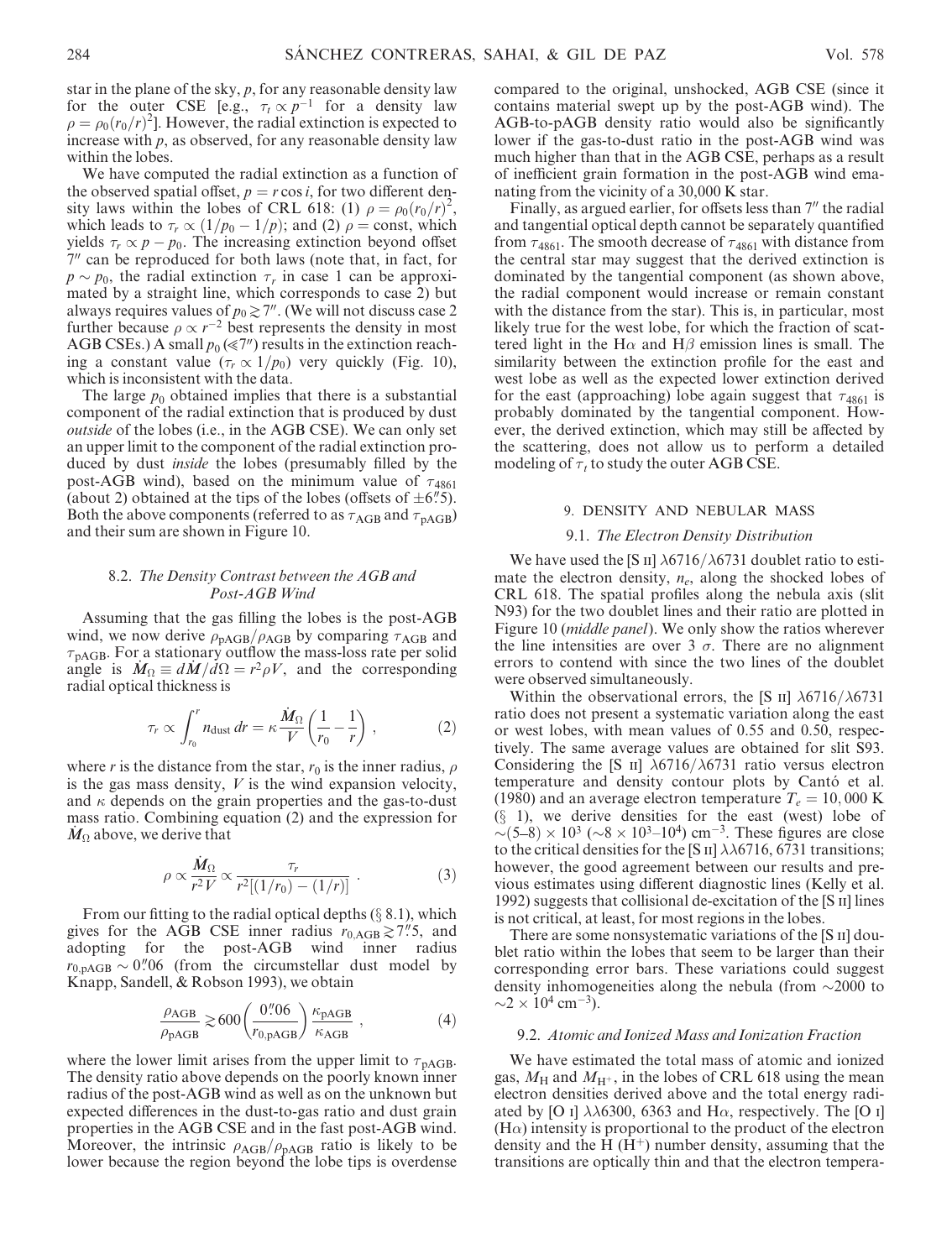ture does not strongly vary within the emitting region (Gurzadyan 1997; Osterbrock 1989). Considering a mean electron temperature in the shocked lobes of 10,000 K, relative abundances of He/H = 0.1 and O/H =  $3.3 \times 10^{-4}$ (appropriate for a C-rich star like CRL 618; Lambert et al. 1986), and the required atomic parameters (see, e.g., Mendoza 1983; Gurzadyan 1997), we derive

$$
M_{\rm H}^{\left[O_{1}\right]}(M_{\odot}) = 1.3 \times 10^{-4} \left(\frac{n_{e}}{10^{4} \text{ cm}^{-3}}\right)^{-1} \left(\frac{L_{\left[O_{1}\right]}}{0.1 \ L_{\odot}}\right) \times \left(\frac{D}{900 \text{ pc}}\right)^{2},\tag{5}
$$

$$
M_{\rm H^{+}}^{\rm H\alpha}(M_{\odot}) = 9.6 \times 10^{-5} \left(\frac{n_e}{10^4 \text{ cm}^{-3}}\right)^{-1} \left(\frac{L_{\rm H\alpha}}{0.1 \ L_{\odot}}\right) \times \left(\frac{D}{900 \text{ pc}}\right)^2, \tag{6}
$$

where  $L$  is the dereddened luminosity of the line and  $D$  the distance to the source. Note that equation (5) is valid for electron densities smaller than the critical density of [O i],  $n_c \sim 10^6$  cm<sup>-3</sup>, which is the case for CRL 618. On the other hand, this equation only provides a lower limit of the total atomic mass  $(M_H$ , which includes the He contribution), since we are assuming that most of the oxygen is neutral and in the ground state. In deriving equation (6) we have assumed the classic radiative recombination case b for  $T_e \sim 10,000 \text{ K}$  (i.e.,  $z_3 = n_3/n_e n_{\text{H}^+} = 0.25 \times 10^{-20} \text{ cm}^3$ , where  $n_3$  is the population of the level  $n = 3$  of H; Gurzadyan 1997).

We have separately estimated the masses of the east and west lobes using equations (5) and (6). For the east (west) lobe we have used an average electron density of  $6.5 \times 10^3$  $(9 \times 10^3)$  cm<sup>-3</sup>, an average extinction of  $A_V \sim 2.7$  (3.1) mag, and the fluxes in Table 1 multiplied by (1) a factor of 2.5, which converts the flux within a  $1<sup>u</sup>$  wide slit to total nebular flux (estimated from the direct HST and ground-based images; Fig. 1), and (2) a factor of 0.5 and 0.8, for the east and west lobe, respectively, that is the fraction of the total  $H\alpha$  luminosity locally produced in the lobes (not scattered emission; see  $\S$  5.1 and Schmidt & Cohen 1981). We note that point 2 applies only to the  $H\alpha$  luminosity and not to [O i] emission since the latter is not contaminated by scattered light. The masses derived for a distance to the source of 900 pc are given in Table 4. In this table  $M_{\text{H}^+}^{\text{H}\alpha}$  for the east lobe is the mass of ionized shocked gas plus the mass of ionized gas in region  $A'$  (Fig. 1), since the latter contributes significantly to the total  $H\alpha$  luminosity. In contrast,  $M_H^{[O_1]}$  only accounts for the mass of atomic shocked gas, since region  $A'$  is not detected in our [O I] long-slit spectra.

We have estimated the mass of ionized gas in region  $A'$ from its H $\alpha$  flux, which is  $\sim$ 20% of the total flux (scattered

TABLE 4 Atomic and Ionized Mass in CRL 618

| Lobe             | $M_{\rm H}^{\rm [O\,{\scriptscriptstyle I}]}$<br>$(M_{\odot})$ | $M_{\rm H^+}^{\rm H\alpha}$<br>$(M_{\odot})$   |
|------------------|----------------------------------------------------------------|------------------------------------------------|
| $East$<br>$West$ | $>1.3\times10^{-4}$<br>$>7.0 \times 10^{-5}$                   | $1.3 \times 10^{-4}$ a<br>$4.0 \times 10^{-5}$ |

<sup>a</sup> Mass of region A' plus east lobe.

plus local emission) of the east lobe. The electron density and extinction in this region are  $\sim 10^5$  cm<sup>-3</sup> and  $A_V > 6$ , respectively ( $\S$  5.2 and 8). Using equation (6) we derive  $M_{\text{H}^+}^{\text{A}'} > 4 \times 10^{-5}$   $M_{\odot}$ . The ionized mass in a spherical volume of gas with radius 0".5,  $n_e \sim 10^5$  cm<sup>-3</sup>, and ionization fraction  $\sim$ 1 (reasonable values for region A') is  $\sim$ 10<sup>-4</sup> M<sub> $\odot$ </sub>, also in agreement with our previous estimate.

Subtracting the ionized mass of region  $A'$  from the total mass of the east lobe in Table 4 (second column), the mass of shock-ionized gas is  $(3-9) \times 10^{-5}$  M<sub>o</sub>. In addition, for an east lobe–to–west lobe ionized mass ratio similar to the corresponding atomic mass ratio, which is 1.9 (first column in Table 4),  $M_{\text{H}^+}$  for the east lobe would be  $4 \times 10^{-5}$   $M_{\odot}$ , within the previous mass range. Note that a similar ionization fraction for the east and west lobes is suggested by the similar [O I]/H $\alpha$  ratio in both lobes (without including the scattered component).

We have also estimated the mass of ionized material in CRL 618 geometrically, using the mean electron densities and the volume of the shocked lobes directly measured from the HST images, assuming a cylindrical geometry for the lobe components. We have separately considered the case of hollow lobes (with  $0$ .<sup>n</sup>! thick walls) and lobes uniformly filled with gas. Assuming that the majority of the electrons in the nebula come from H<sup>+</sup>, i.e.,  $n_e \approx n_{\text{H}^+}$ , the ionized mass of the west and east lobes (excluding region A') for hollow (full) cylinders is  $3.5 \times 10^{-5}$   $(1.1 \times 10^{-4})$  and  $4.2 \times 10^{-5}$  $(1.3 \times 10^{-4})$  M<sub>o</sub>, respectively. These values are consistent with those previously obtained from the H $\alpha$  luminosity. The hollow-cylinder geometry is a better approximation to the structure of the lobes of CRL 618 than the filled-cylinder geometry: for the latter, the derived masses systematically exceed those obtained from the H $\alpha$  luminosity (Table 4).

The high intensity of the [O I] lines relative to  $H\alpha$  and, in general, the observed ratios for the rest of the lines suggest a low ionization fraction,  $X = n_e/n_H \sim 0.03{\text -}0.1$ , in the lobes, by comparison with the predictions of planar shock models by Hartigan et al. (1994). These values are also consistent with the upper limits to  $X$  derived from the ionized and atomic masses calculated above  $(X \approx 1.4M_{H^+}/M_H)$ ,  $X < 0.8$  and  $X < 0.6$  for the west and east lobe, respectively. An ionization fraction of only a few percent seems to be inconsistent with the high velocity of the shocks in CRL 618 ( $\sim$ 200 km s<sup>-1</sup>) deduced from the line width: full ionization is expected for planar shocks with  $V_s \gtrsim 80$  km s<sup>-1</sup> (Hartigan et al. 1994). The fact that planar shocks are not appropriate for CRL 618 could partially (but probably not totally) resolve this problem. Fast bow shocks produce a range of ionization fractions along the bow shock, with a large X-value at the head of the shock but smaller at the wings, where the normal component of the shock velocity is substantially smaller. The result is a smaller mean ionization fraction than that predicted by planar shocks moving at the same velocity, which produces equally high X-values all along the front.

# 10. DISCUSSION

# 10.1. Formation and Evolution of the Circumstellar Envelope of CRL 618

It is widely accepted that the actual nebular geometry and kinematics of CRL 618 are the result of the interaction between the circumstellar material mostly resulting from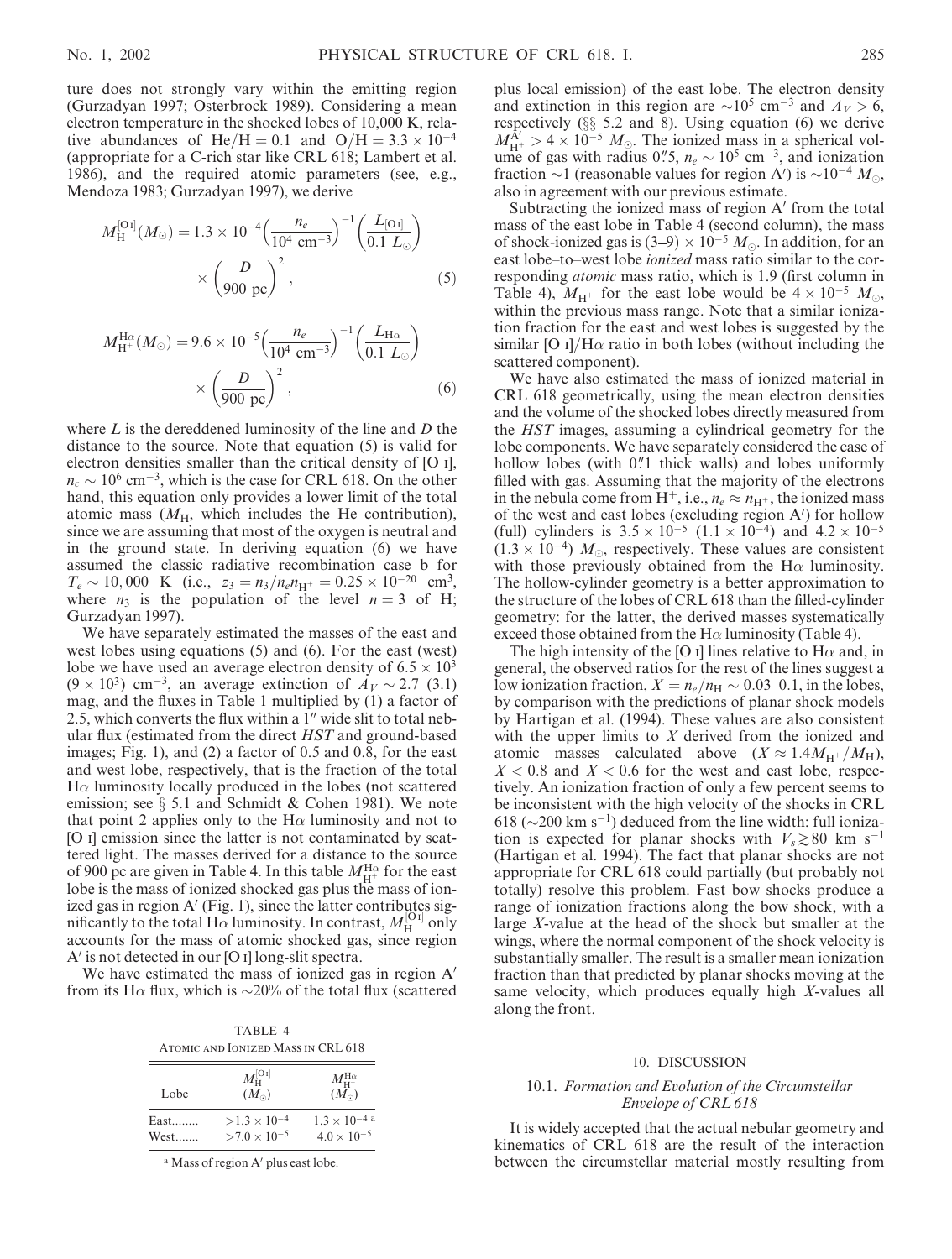the AGB mass-loss process and fast stellar winds ejected more recently, probably in the post-AGB phase  $(\S 1)$ . Under this scenario the optical shock-excited, rapidly expanding lobes are made of circumstellar material that is undergoing the passage of shock fronts produced by the wind interaction.

Our results support this scenario and add more details on how this process is taking place. In our opinion, the morphology of the nebula, consisting of several multiply directed narrow lobes, suggests that the post-AGB wind is collimated rather than spherical. The presence of lobe components directed along different axes indicates multiple ejection events that could have happened with different orientations and velocities and/or at different epochs. The bright ripple-like structure found along the lobes could be due to instabilities in the flow or bow shocks resulting from the episodic interaction between fast collimated jets and the slowly expanding envelope ejected during the AGB phase (see a more detailed analysis of and discussion on HST imaging in different filters in R. Sahai et al. 2002, in preparation).

The complex spatiokinematical structure of the lobes leads to kinematical ages ranging from  $\sim$ 100 yr in the innermost regions of the lobes to  $\sim$ 400 yr at the tips, without correcting for projection effects. This age difference could be real, in which case the innermost regions would have been more recently shocked, or it could be due to different inclinations of, and/or different decelerations suffered by, the lobe subcomponents. Adopting a mean inclination of 24°, the age of the optical nebula is  $\leq 180$  yr.

The electron density does not vary systematically along the shocked lobes of CRL 618 ( $\S$  9.1). Since the ionization fraction is not expected to vary drastically along the lobes (note that  $V_s$ , given by the line FWZI, and the [O I]/H $\alpha$  line ratio have similar values all along the nebula), a roughly constant  $n_e$  suggests that the total density is constant as well. Such a density distribution is most likely inconsistent with most of the [S II] emission (and, probably, most forbidden lines) arising from the lobe interior, which is presumably filled with the fast post-AGB wind whose density is expected to decrease with the distance (C.-F. Lee & R. Sahai 2002, in preparation). We think that most of the emission arises from shocked gas in thin-walled lobes, a conclusion supported by the limb-brightened appearance of the lobes in the HST images (Fig. 1) and the better agreement between the geometrical and  $H\alpha$  masses of ionized gas derived in  $§ 9.2.$ 

The spatial distribution of the radial optical thickness beyond the tips of the lobes suggests a high contrast between the density of dust in the gas filling the lobes and that in front of them, in the AGB CSE. This is consistent with the optical lobes of CRL 618 being cavities excavated in the AGB envelope by the impact of the post-AGB wind (but see  $\S$  8.2 for caveats).

The forward shocks accelerating and shaping the lobes of CRL 618 are very likely in a radiative regime because the cooling time of the gas immediately behind the shock front in the lobes,  $t_{\rm cool}$ , is significantly smaller than the dynamical timescale of the nebula ( $\leq 180$  yr). Immediately after the shock, the gas temperature is expected to rise to  $\sim 10^{5}$ – $10^{6}$  K for a shock speed of  $\sim$ 200 km s<sup>-1</sup> (e.g., Dalgarno & McCray 1972). The time required by the gas to cool down to the present temperature of the shocked optically emitting lobes (of the order of 10<sup>4</sup> K) is  $t_{\rm cool} \propto V_s^3/n_0 \Lambda(T)$ , where  $\overline{V}_s$  is the

shock velocity,  $n_0$  is the preshock number density of nuclei, and  $\Lambda(T)$  is the cooling rate (Blondin, Fryxell, & Konigl 1990). For a shock velocity of  $V_s \lesssim 200$  km s<sup>-1</sup>,  $\Lambda(T)$  = few times  $10^{-22}$  ergs cm<sup>-3</sup> s<sup>-1</sup> is appropriate (Dalgarno & McCray 1972) and  $t_{\text{cool}}(\text{yr}) \approx 570 V_{s,7}^3/n_0$ , where  $V_s$  and  $n_0$ are given in units of  $10^7$  cm s<sup>-1</sup> and cm<sup>-3</sup>, respectively. The density of the molecular AGB envelope at a radial distance of  $\sim$ 7", i.e., ahead of the shocked lobes, provides a lower limit to the density of the preshock material since the first interactions between the post-AGB wind and the AGB CSE presumably took place closer to the central star. For a massloss rate  $\dot{M} = 5 \times 10^{-5}$   $M_{\odot}$  yr<sup>-1</sup> and expansion velocity 17.5 km s<sup>-1</sup> (§ 1),  $n_{\text{H}_2} = 6 \times 10^4 \text{ cm}^{-3}$  ( $n_0 \sim 2n_{\text{H}_2}$ , assuming atomic preshock gas). For the numbers above, we derive  $t_{\text{cool}} < 0.04$  yr. Even accounting for an uncertainty in the preshock density of 1 order of magnitude, the cooling time is much smaller than the dynamical timescale.

Thin lobe walls, where most of the shocked material seems to be located, and high electron densities, up to  $\sim 10^4$  $\text{cm}^{-3}$ , are both expected in the case of radiative shocks: the low thermal pressure after the shock passage leads to the collapse of the shocked material in a very small and dense region after the shock (for a review see, e.g., Frank 1999). The large length-to-width ratio of the lobes,  $\sim$ 7, is also in better agreement with the shocks being radiative, since for the adiabatic case the thermal pressure of the shocked gas is very high, leading to inflated bubble-shaped lobes.

The nature of the reverse shocks, propagating in the post-AGB wind itself toward the nebula center, is uncertain because it depends on the unknown physical properties of the post-AGB wind. For  $\rho_{AGB}/\rho_{pAGB} \sim 600$  (§ 8.2) and a reverse shock velocity of the order of 100 km  $s^{-1}$ , the cooling time of the shocked post-AGB gas would be  $\leq 12$  yr, and therefore the reverse shocks would also be in a radiative regime.

In the absence of a presently active energy input, the dense gas in the optical lobes of CRL 618 should be at a temperature significantly less than  $10<sup>4</sup>$  K. The high electron densities in the lobes of CRL 618 would have led to a very quick recombination of the presently shocked and ionized gas: the recombination timescale is about 10 yr for a total hydrogen recombination coefficient  $\alpha_H(10^4 \text{ K}) = 4.18 \times 10^{-13} \text{ cm}^{-3}$  $s^{-1}$  (see, e.g., Kwok 2000 and references therein). Moreover, the time for the shocked gas to cool down 1 order of magnitude (to  $\sim$ 1000 K) is  $\leq$ 2 yr, using a cooling rate  $\Lambda \geq 10^{-25}$ ergs cm<sup>-3</sup> s<sup>-1</sup>, appropriate for  $T_e \sim 10^4$  K and ionization fraction  $\geq 0.01$  (Dalgarno & McCray 1972). Such a short cooling time implies that, in the absence of a continuous ionization/heating source, the gas in the lobes of CRL 618 should have become atomic and cool in a timescale much smaller than the age of the nebula,  $\leq 180$  yr. Even if we have overestimated its kinematical age, CRL 618 is at least about 30 years old, since it was observed with similar characteristics in 1973 by, e.g., Westbrook et al. (1975). The most likely energy source for maintaining a high temperature  $(>1000$ K) in the lobes is an ongoing interaction between the post-AGB wind and the circumstellar material (note that the central star is not hot enough to ionize and heat the lobes). This implies that the fast wind, which is ultimately responsible for the shaping and evolution of its CSE, is currently active in CRL 618.

This fast wind is not necessarily stationary but may rather be pulsed (episodic) with a period smaller but comparable to the recombination timescale of the shocked gas  $(\sim 10 \text{ yr})$ .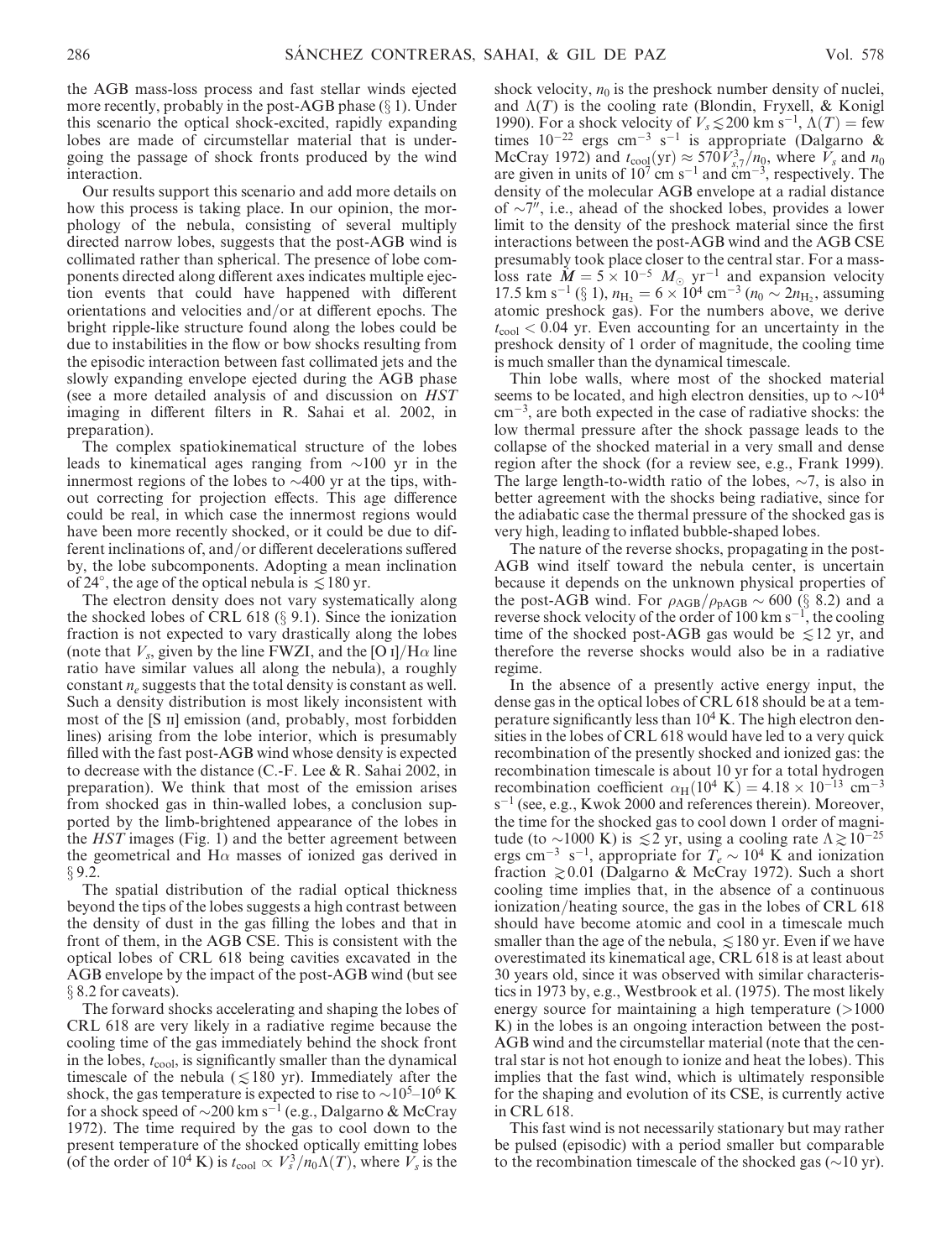In this case, the shocked material (initially fully ionized) would have time to partially recombine between pulses, which might be a contributing factor to maintaining a low ionization fraction in the lobes of CRL 618 in spite of the high velocity of the shocks. On the other hand, to keep the temperature of the shocked gas above  $T_e > 10^3$  K, the pulse period should be greater than 2 yr. The idea of a pulsating fast wind is consistent with the presence of the multiple bright, bow-shaped and ripple-like structures seen along the lobes of CRL 618 (Fig. 1) since their separations correspond to timescales of  $\sim$ 10 yr.

Finally, we have reported a recent increase (decrease) of the intensity of the [O  $\text{III}$ ]  $\lambda$ 5007 ([O  $\text{I}$ ]  $\lambda$ 6300) lines in CRL 618 ( $\S$  4.2). This change also provides indirect evidence for the presence of continuously evolving shocks resulting from a continuous interaction between the ongoing post-AGB wind and the surrounding media. Since shocks are the main excitation mechanism of the gas in the lobes of CRL 618, where most of the forbidden line emission is detected, the observed [O iii] brightening probably has its origin in a change of the shock properties (rather than in the stellar radiation). The [O  $\text{III}/\text{H}\beta$  ratio is very sensitive to the shock velocity (HRH87), and therefore the recent increase of the [O III] flux may indicate that the ongoing shocks are faster now than 10 years ago. As a consequence of the shock acceleration, the ionization fraction of the lobes could have increased, leading to a weakening of the [O i] lines. The increasing velocity of the shocks could point to acceleration of the stellar post-AGB wind. The timescale of the [O iii]/ [O I] brightening/weakening (observed over  $\gtrsim$  10 yr) is consistent with the expected shock velocity and the size of the shocked-gas emitting region: a  $90-200$  km s<sup>-1</sup> shock will cross the 0.'' wide lobe walls ( $\sim$ 1.3  $\times$  10<sup>15</sup> cm) in only 4.7– 2.1 yr.

#### 10.2. Future Circumstellar Evolution of CRL 618

The shocked optical lobes of CRL 618 could evolve into a fast, bipolar molecular outflow if the timescale of molecular reformation in the shocked gas is smaller than the time required by the expanding ionization front (produced by the central star) to reach and fully ionize the whole nebula.

The present radiative, forward shocks will continue propagating through the molecular cocoon (traced by CO), accelerating and shaping more and more material of the AGB CSE. We are observing the beginning of this process, when the shocked material is still hot (and, therefore, primarily visible in the optical) and its mass is still low compared to that of the unshocked envelope. The hot shocked material will cool down, allowing molecule reformation, and would be observed as an extended, bipolar outflow moving at high velocity. This is what presumably already happened to a part of the shocked material: the fast molecular bipolar outflow observed in the innermost parts of CRL 618 ( $\S$  1, discussed in detail in C. Sánchez Contreras et al. 2002, in preparation). If the shocks have sufficient energy to accelerate most of the AGB envelope, the mass of the future fast, bipolar outflow of CRL 618 could be a significant fraction of the total mass of the AGB CSE,  $\sim$ 1.5 M... The interaction of this fast and massive molecular jet with the interstellar medium or the low-density, outermost parts of the CRL 618 CSE could also lead to new shocks that would be observed, in their first stages, through optical line emission surrounding the molecular bipolar outflow.

In our opinion, the possible future evolution of CRL 618 described above is what already occurred in another wellstudied PPN, OH 231.8+4.2. This object shows a very collimated and fast molecular outflow that was presumably shaped and accelerated by radiative shocks resulting from a two-wind interaction process  $\sim$ 1000 years ago (Sánchez Contreras et al. 2000; Alcolea et al. 2001); this outflow should have been in the past a very intense emitter of recombination and forbidden lines at short wavelengths, as the optical lobes in CRL 618. Surrounding the collimated molecular outflow of OH 231.8+4.2, there is a wide bowshaped nebula of shock-excited warm gas that is observed in the visible (Bujarrabal et al. 2002; Sánchez Contreras et al. 2000). This component is believed to result from the hydrodynamical interaction between the bipolar CO outflow and the tenuous circumstellar material, the shocks generated in this interaction being more likely in an adiabatic regime.

The central star of OH 231.8+4.2 is still very cool  $(\sim 2500$ K) and therefore is not able to ionize the circumstellar material. The evolution of the optical lobes of CRL 618 into a fast molecular outflow (like in OH 231.8+4.2) in the future requires that, once the wind interaction stops, the time required by the ionization front, produced by the hot central star, to reach the lobes  $(t_{\text{ion}})$  be larger than the molecular reformation timescale  $(t_{\text{mol}})$ .

In the relatively dense envelopes of PPNs, the timescale for molecule formation is  $\leq 1000$  yr, as deduced from the widespread existence of fast ( $V \gtrsim 100$  km s<sup>-1</sup>) molecular outflows with kinematical ages  $\lesssim 10^3$  yr (see, e.g., Bujarrabal et al. 2001); note that molecules are totally destroyed by shocks at speeds  $\geq 30$  km s<sup>-1</sup> (Hollenbach & McKee 1989), and therefore molecules moving at such high velocities have most likely been reformed in the postshock gas. The kinematical age of the compact molecular outflow of CRL 618 itself, moving at  $\geq 100$  km s<sup>-1</sup>, is only of the order of  $10^2$  yr ( $\S$  1), so, in general, we can expect molecule reformation to occur in  $t_{\text{mol}} \sim 10^{2} - 10^{3}$  yr. This value is also in reasonable agreement with theoretical estimates of  $t_{\text{mol}}$  in dense,  $n_H \sim 10^6$  cm<sup>-3</sup>, postshock gas (Hollenbach & McKee 1989).

The time required by the ionization front to reach the lobes,  $t_{\text{ion}}$ , depends on the relative expansion velocity of the front and the lobes. The expansion velocity of the ionization front in CRL 618, estimated from radio continuum mapping with high angular resolution in different epochs, has decreased with time: from  $50-74(D/0.9 \text{ kpc})$  (Kwok & Feldman 1981) to 26( $D/0.9$  kpc) km s<sup>-1</sup> (Spergel, Giuliani, & Knapp 1983). Expanding at this rate, the ionization front will never reach the lobes, which are moving much faster (up to 200 km  $s^{-1}$ ), and the molecules will reform in the shocked gas sooner or later. If the shocked lobes are decelerated by interaction with the surrounding circumstellar gas and/or the velocity of the ionization front increases (as a result, e.g., of the evolution of the central star, which will become hotter and hotter, and the dilution of the circumstellar gas), then the UV stellar photons will be able to fully ionize the lobes of CRL 618. The ionization timescale depends on different unknown physical parameters of the central star, such as mass, temperature, mass-loss rate, etc., and their evolution with time. The shocked gas would be observed as a molecular outflow during  $t_{\text{ion}} - t_{\text{mol}}$ , whenever  $t_{\text{ion}} > t_{\text{mol}}$ , otherwise CRL 618 will never develop a massive bipolar molecular outflow (like, e.g., OH  $231.8+4.2$ .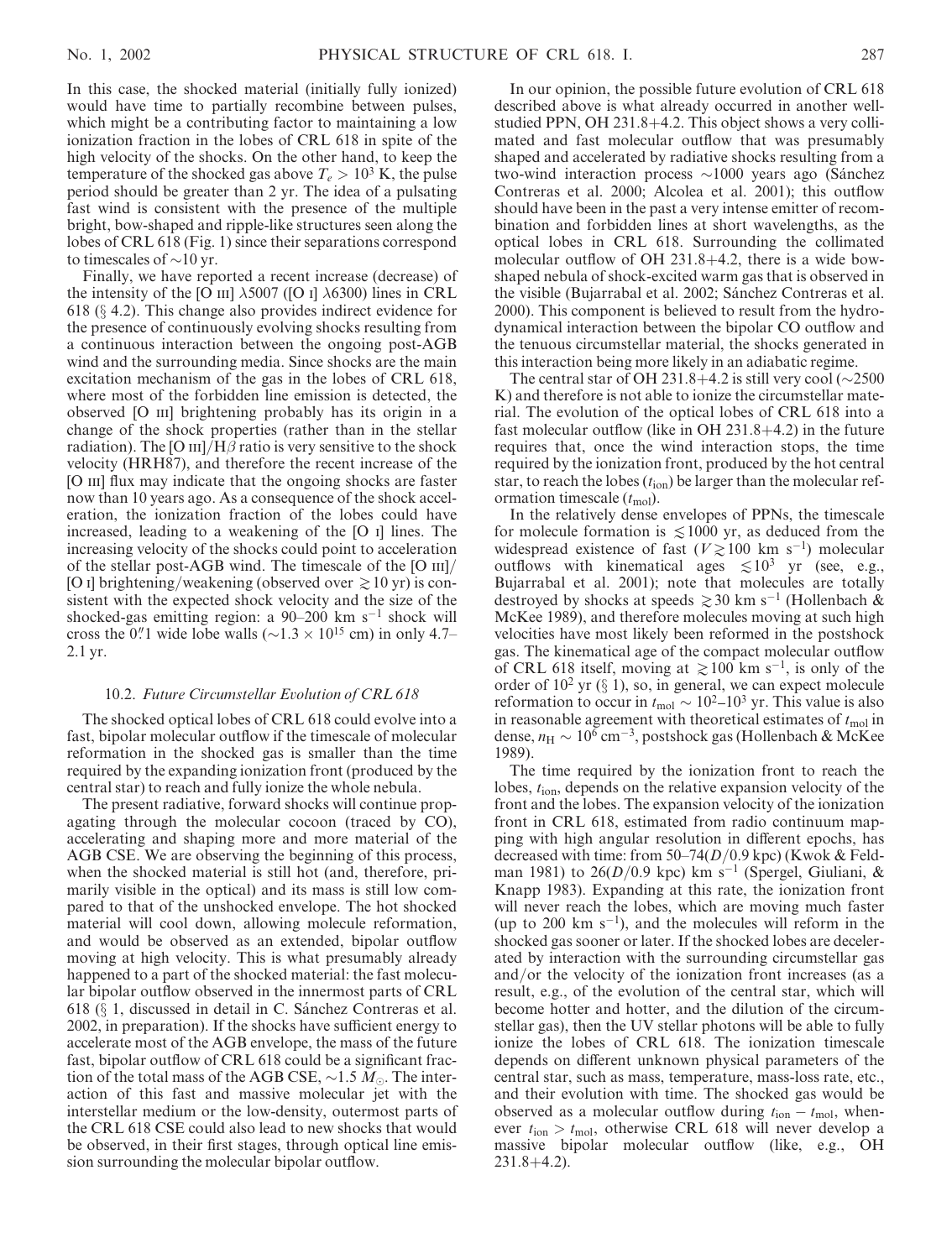#### 11. CONCLUSIONS

We have obtained ground-based, long-slit spectra in the ranges 6233–6806 and 4558–5331 A for three different  $(1<sup>0</sup>)$ wide) slit positions in the PPN CRL 618. Based on the analysis of these spectra and direct (H $\alpha$  and continuum) images, we find the following results:

1. The Balmer line emission results from the superposition of unscattered and scattered components. The unscattered emission is locally produced in the shocked lobes and in an inner, compact region labeled  $A'$  (Fig. 1). The scattered radiation originates in the central H ii region (and also maybe in region  $A'$ ) and is reflected by the dust in the shocked lobes and in the unshocked AGB envelope. Most forbidden lines are entirely produced in the lobes, but there is also forbidden line emission (e.g., [Fe III] and [S III]) arising in the H  $\scriptstyle\rm II$  region and region  $\rm A^{\prime}$ .

2. We identify the W-R bump at  $\sim 6540$  A superimposed on the scattered continuum. This bump and a number of high-excitation transitions, such as He  $\overrightarrow{n}$   $\lambda$ 4686, originate in the dense ( $n_e \sim 10^5$ – $10^7$  cm<sup>-3</sup>) inner H  $\text{II}$  region and are seen after being reflected by the nebular dust.

3. The spectrum of region  $A'$  is similar to that of the inner H II region (dominated by high-excitation lines) but remarkably different from the spectrum of the shocked lobes (dominated by low-excitation lines) and is consistent with  $n_e \sim 10^4$ –10<sup>5</sup> cm<sup>-3</sup> and full ionization in this region. Thus, region A' very likely represents the outermost parts of the central H II region; i.e., it is gas ionized by the UV stellar radiation rather than by shocks.

4. The shock velocity derived from the profiles of line emission arising in the shocked lobes is  $\geq 200$  km s<sup>-1</sup>. However, the line ratios in the lobes are consistent with the predictions of bow shock models with a lower shock velocity (less than about 90 km s<sup>-1</sup>, and probably  $\sim$  75 km s<sup>-1</sup>).

5. We have measured an increase (decrease) of the [O III]  $\lambda$ 5007 ([O I]  $\lambda$ 6300) line flux by a factor of  $\sim$ 2.5 (0.7) with respect to observations performed  $\sim 10$  years ago. Such variations could be due to a recent increase of the shock velocity.

6. The mean nebular inclination (with respect to the plane of the sky) is about 24 $^{\circ}$  and, very likely, less than 39 $^{\circ}$ .

7. The material in the lobes of CRL 618 is moving away from the star at velocities up to  $\sim$ 200 km s<sup>-1</sup>. The projected velocity of the gas shows a nonlinear radial variation, resulting in a kinematical age that varies from  $\sim$ 100 yr near the nebular center to  $\sim$ 400 yr at the tips, without correcting projection effects. For a mean inclination of  $i = 24^{\circ}$ , the kinematical age of the optical lobes is  $\leq 180$  yr.

8. The inner H  $\scriptstyle\rm II$  region and region A' seem to be expanding at moderate velocity,  $\leq 30$  km s<sup>-1</sup>, much slower than the shocked lobes.

9. The extinction along the nebula is found to decrease from the center  $(A_V > 10$  mag) to the lobe tips ( $\sim$ 2 mag); beyond the bright optical lobes, where an  $H\alpha$  scattered halo is visible, the extinction increases again. This increase indicates a large density contrast between the dust inside the optical lobes and beyond them, i.e., in the AGB CSE unaltered by the shocks. This result is consistent with the lobes of CRL 618 being cavities in the AGB CSE excavated by post-AGB winds.

10. The electron density, with mean values  $n_e \sim (5-8) \times 10^3$  and  $\sim 8 \times 10^3 - 10^4$  cm<sup>-3</sup>, for the east and west lobe, respectively, shows no systematic variation along the lobes.

11. The ionization fraction in the lobes is  $X \sim 0.03{\text -}0.1$ , derived by comparison of different line ratios with predictions from planar shock models. The total number density in the lobes is then  $\sim$ 10<sup>5</sup>–10<sup>6</sup> cm<sup>-3</sup>.

12. The mass of atomic gas in the east (west) lobe is  $>1.3 \times 10^{-4}$  ( $>7.0 \times 10^{-5}$ )  $M_{\odot}$ . The masses of ionized gas in the lobes are smaller:  $\sim 6 \times 10^{-5} M_{\odot}$  for the east lobe and  $\sim$ 4  $\times$  10<sup>-5</sup>  $M_{\odot}$  for the west lobe. The ionized mass in region  $A<sup>'</sup>$  is comparable to the ionized mass in the lobes or even higher, up to  $\sim 10^{-4} M_{\odot}$ .

13. The limb brightening of the optical lobes and the lack of a systematic spatial gradient in  $n_e$  suggest that most of the line emission arises in a thin shell of shocked material rather than in gas filling the interior of the lobes. The thin-shell geometry is expected from radiative shocks shaping and accelerating the AGB CSE. The radiative nature of the shocks is inferred from the short cooling time of the immediate postshock gas,  $\leq 0.04$  yr (relative to the dynamical time).

14. The post-AGB wind is probably currently active, shocking and heating the AGB circumstellar material, since the time required for the gas in the shocked lobes (presently partially ionized) to cool down significantly below  $10^4$  K is  $\leq$  2 yr, much shorter than the age of the nebula.

The authors are grateful to Noam Soker for reading and commenting on this paper, to A. Castro-Carrizo for helping during the long-slit observations, and to C.-F. Lee for fruitful conversations during the writing of this paper. This work was performed at the Jet Propulsion Laboratory, California Institute of Technology, under a contract with the National Aeronautics and Space Administration, and has been partially supported by a NASA Long Term Space Astrophysics grant to R. S. This research has made use of the USNOFS Image and Catalog Archive operated by the United States Naval Observatory, Flagstaff Station (http://www.nofs. navy.mil/data/fchpix). The authors also acknowledge the use of NASA's Astrophysical Data System Abstract Service (ADS).

#### REFERENCES

- Alcolea, J., Bujarrabal, V., Sánchez Contreras, C., Neri, R., & Zweigle, J. 2001, A&A, 373, 932
- Aller, L. H., & Keyes, C. D. 1987, ApJS, 65, 405
- Bachiller, R., Gómez-González, J., Bujarrabal, V., & Martín-Pintado, J.<br>1988, A&A, 196, L5
- Baessgen, M., Hopfensitz, W., & Zweigle, J. 1997, A&A, 325, 277
- Blondin, J. M., Fryxell, B. A., & Konigl, A. 1990, ApJ, 360, 370<br>Bujarrabal, V., Alcolea, J., Sánchez Contreras, C., & Sahai, R. 2002, A&A,
- 389, 271 Bujarrabal, V., Castro-Carrizo, A., Alcolea, J., & Sánchez Contreras, C.
- 2001, A&A, 377, 868
- Bujarrabal, V., Gomez-Gonzalez, J., Bachiller, R., & Martín-Pintado, J.<br>1988, A&A, 204, 242
- Cantó, J., Meaburn, J., Theokas, A. C., & Elliott, K. H. 1980, MNRAS, 193, 911
- Cardelli, J. A., Clayton, G. C., & Mathis, J. S. 1989, ApJ, 345, 245
- Carsenty, U., & Solf, J. 1982, A&A, 106, 307 (CS82)
- Cernicharo, J., Guélin, M., Martín-Pintado, J., Peñalver, J., & Mauersberger, R. 1989, A&A, 222, L1<br>Dalgarno, A., & McCray, R. A. 1972, ARA&A, 10, 375<br>Frank, A. 1999, NewA Rev., 43, 31<br>Gammie, C. F., Knapp, G. R., Young, K
- 
- 
- 
- Goodrich, R. W. 1991, ApJ, 376, 654 Gottlieb, E. W., & Liller, W. 1976, ApJ, 207, L135
-